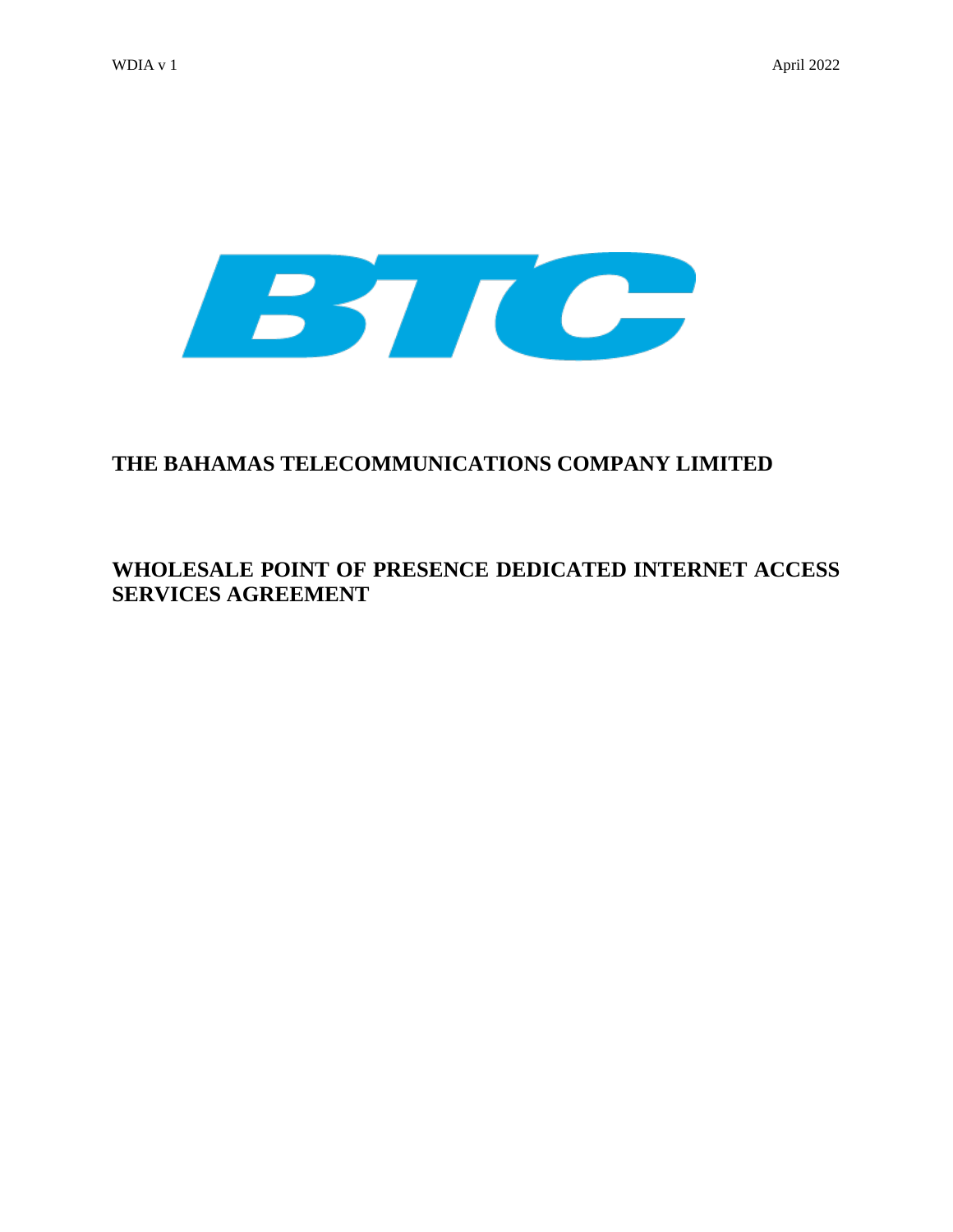## **THE BAHAMAS TELECOMMUNICATIONS COMPANY LIMITED**

## **WHOLESALE POINT OF PRESENCE DEDICATED INTERNET ACCESS SERVICES AGREEMENT**

#### **The Parties**

This Agreement is made at Nassau, New Providence, The Commonwealth of The Bahamas, this day of , 2022 (the "Effective Date") between:

## **The Bahamas Telecommunications Company Limited of #53 Ferguson Road, Nassau, New Providence, The Bahamas ("BTC" or "Service Provider"), and**

## **("Access Seeker").**

which are sometimes collectively referred to as "Parties" and individually as "Party" as will be apparent from the context.

#### **1. Introduction**

- 1.1 This Agreement governs the relationship between BTC and a Licensed Operator, licensed by URCA, whereby BTC provides Wholesale Direct Internet Access to the Licensed Operator for the purposes of reselling to its retail customers.
- 1.2 Except where such terms are not otherwise defined in the Communications Act, the terms used in this document as defined terms or Definitions shall have the meanings set out in Annex G.

#### **2. Contractual Documents**

- 2.1 The following documents constitutes the entire Agreement:
	- Main Terms and Conditions
	- $\bullet$  Annex A Ordering Process
	- Annex  $B -$ Operations and Maintenance
	- Annex  $C$  Quality of Service
	- $\bullet$  Annex D Pricing
	- Annex  $E B$ illing Process and Dispute Resolution
	- Annex  $F -$ Dispute Resolution Process
	- Annex G Definitions
	- Schedule 1 Contact Details

#### **3. Service Description**

- 3.1 Wholesale Dedicated Internet Access ("WDIA") is a Point of Presence (POP) based wholesale direct internet service which provides internet connectivity to an Access Seeker's POP. This service is intended as an input for the Access Seeker to serve its retail end-customers.
- 3.2 WDIA consists of an Internet Port, located at BTC's Internet Point of Presence, and a domestic private leased circuit connecting the Access Seeker's POP or premises to that Internet Port. WDIA is a symmetrical internet connectivity service delivered using Ethernet over fiber technologies, as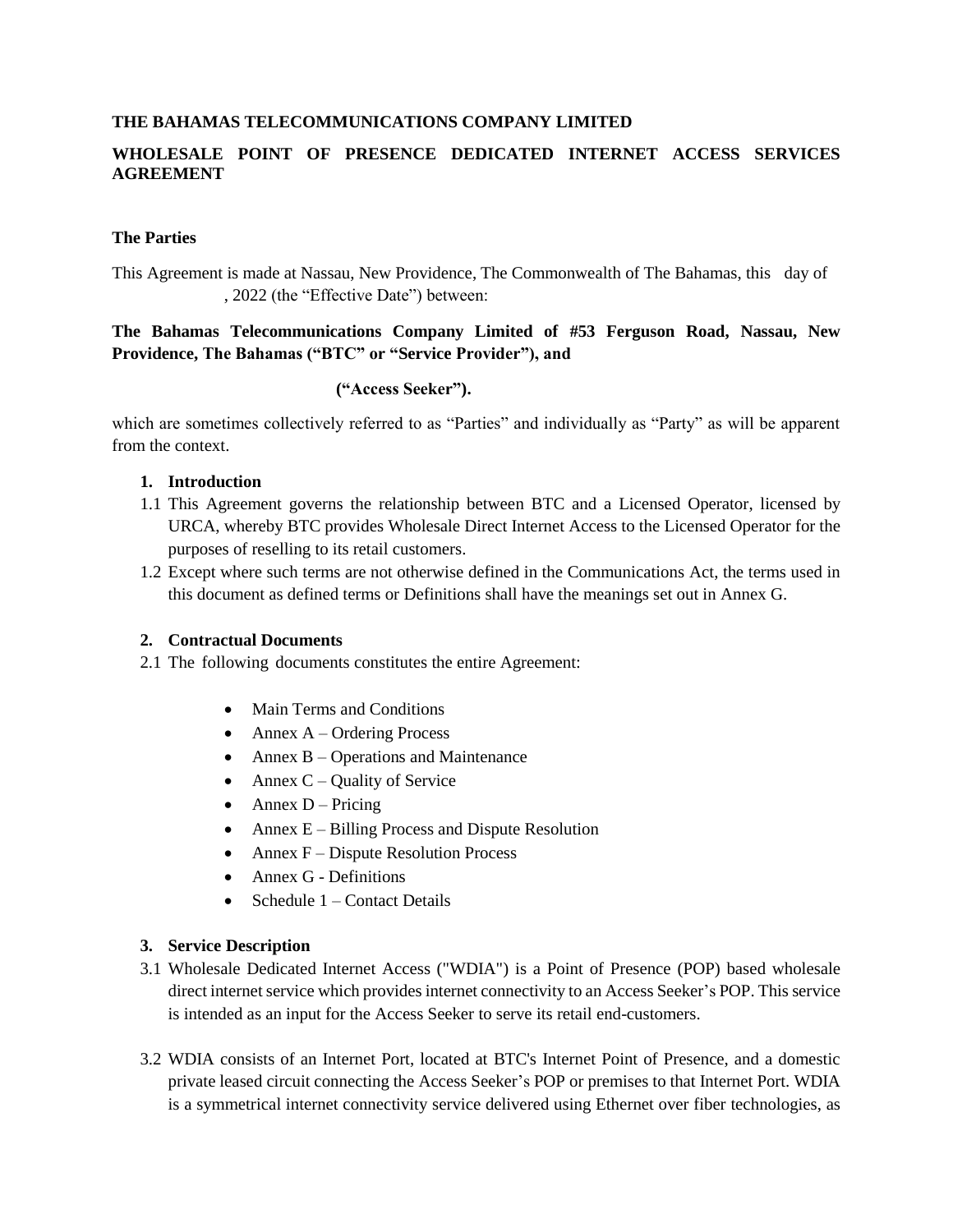per WDIA Service Definition Diagram in Annex A.

- 3.3 BTC offers, where available, bandwidth capacity beginning at thirty (30) Mbps and incremental increases thereafter throughout the islands of The Bahamas. Speeds (subject to availability) and corresponding prices are listed in Annex D.
- 3.4 WDIA is provided with one static IP address and support for one Domain Name upon request. IP addresses are issued for the duration of the Service and title to the IP addresses shall at all times remain with BTC.
- 3.5 WDIA service may be subject to a onetime non-recurring (NRC) (Installation and Equipment Charge together with a Monthly Recurring Charge (MRC). Rates and Charges are set out in Annex D.

## **4. Commencement and duration**

- 4.1 This Agreement shall take effect on the Effective Date.
- 4.2 The Initial Term of this Agreement shall continue in effect, for a minimum term of one (1) year.
- 4.3 BTC shall notify the Access Seeker of the Service Start Date. All Installation Charges, Monthly Charges, Equipment Charges and Special Installation Charges if any, are due and owing from the Service Start Date unless otherwise communicated to the Access Seeker. BTC will not be responsible for installations, and service issues beyond the Access Seeker's demarcation point.
- 4.4 Installation and Equipment charges will be determined on a customer by customer basis, dependent on the location of the request and the availability of infrastructure and capacity at the requested location.
- 4.5 The Access Seeker must at its own expense, install its Apparatus, prepare the Service Address by providing accommodation for the equipment, access, assistance and suitable environmental conditions to facilitate the delivery, installation and ongoing functionality of the UPE.
- 4.6 The Access Seeker must at its own expense, provide the cabling and interfacing from the Access Seeker's Apparatus to the UPE.
- 4.7 After the expiration of the Initial Term, this Agreement will automatically renew on a year to year basis on the same terms and conditions herein unless the Access Seeker provides BTC with Written Notice to terminate this Agreement not less than thirty (30) Calendar days' prior to the termination or renewal term.
- 4.8 In the event that the Access Seeker terminates the Agreement for any reason whatsoever before the end of the Initial Term in clause 4.2, the Access Seeker agrees to repay all sums due and owing under this Agreement. The Access Seeker also agrees to the repayment of any discounts given or concessions made by BTC as may have been tariffed from time to time for term or volume commitments that have not been maintained at the time of termination.

#### **5. Process and standards**

5.1 WDIA Service includes the services described in clause 3.2 above and set out in Annex A. The Parties agree to comply with the standards, specifications and procedures set out in Annex A - Ordering Process, Annex B- Operations and Maintenance.

#### **6. Prices & Payments**

6.1 Access Seeker agrees to pay BTC for the services provided herein according to the amounts outlined in Annex D and/or further finalized in the Statement of Works. All amounts stated are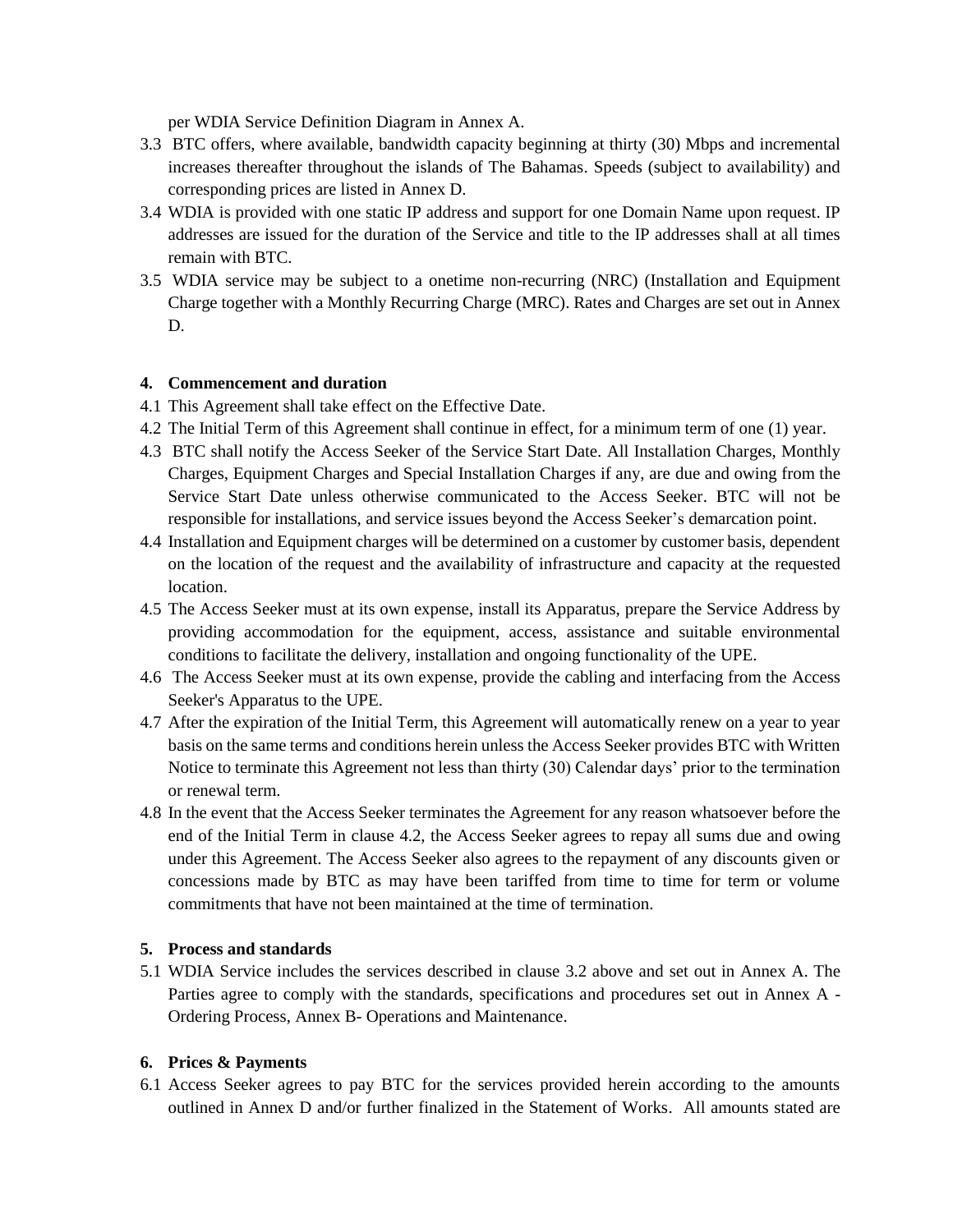exclusive of Value Added Tax.

6.2 In the event of a billing dispute, the Parties agree to resolve the dispute pursuant to the procedure in Annex  $E - B$ illing Process and Dispute Resolution.

## **7. Service Levels**

7.1 BTC will provide the services herein to the Access Seeker in accordance with the Quality of Service standards set out in Annex C.

## **8. Management of the Agreement**

8.1 The Parties accept the need for effective operation of their Networks in order to provide quality electronic communication services to the Access Seeker, and, accordingly, undertake to:

8.1.1 act in good faith and in a professional manner in relation to each other in the provision of the WDIA Service;

8.1.2 exchange information necessary for the fulfilment and continued operation of this Agreement, but without prejudice to obligations to protect Access Seeker privacy and commercial confidentiality;

8.1.3 act at all times, as far as is reasonably possible, so as to facilitate the speedy and effective provision and operation of WDIA Service, to the benefit of Access Seeker and to their mutual advantage; and

8.1.4 use their best efforts to resolve disputes in an efficient and professional manner.

8.2 Each Party shall nominate members of their staff to act as the first point of contact for the other Party for the management and implementation of this Agreement. These names, contact details and responsibilities shall be set out in Schedule 1, as amended from time to time.

#### **9. Network Safety and protection**

- 9.1 Each Party is responsible for the safe operation of its Network and shall take all reasonable and necessary steps in its operation and implementation of this Agreement to ensure that its Network does not:
- 9.1.1 endanger the safety or health of employees, contractors, agents or customers of the other Party; or
- 9.1.2 damage, interfere with or cause any deterioration in the operation of the other Party's Network.
- 9.2 The Access Seeker shall not connect or permit the connection to its Network of any equipment or apparatus, including any terminal equipment which is not approved by URCA or is not in compliance with any regulatory or other measures issued by URCA.
- 9.3 Upon prior written approval, the Access Seeker shall be entitled to access BTC's physical infrastructure site for the purposes of installation, testing, commissioning and maintaining equipment along BTC's physical network infrastructure. BTC will provide an escort upon such approval to accompany Access Seeker. The escort fee as set out in clause 4.5 of Annex D will be included in the Access Seeker's next monthly invoice if they are already a customer of BTC and receiving services.

#### **10. Retail Customer Relationships**

10.1 Each Party shall instruct its staff, contractors, agents and employees to refrain from any public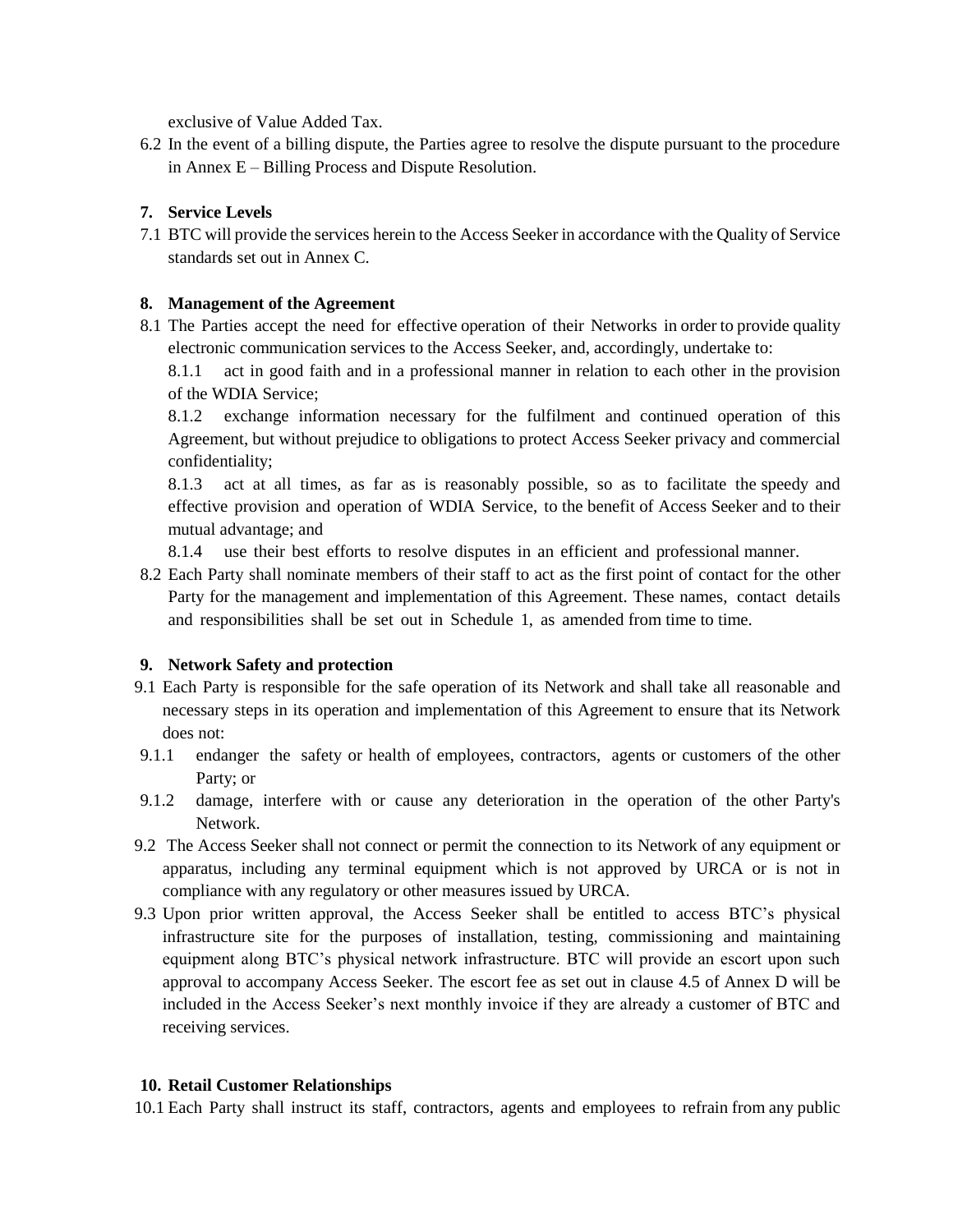criticism of the other Party or from any criticism of the other Party to a Customer in relation to any matter that has arisen as a result of the operation of this Agreement. Each Party shall instruct its staff, contractors, agents and employees to concentrate their energies on resolving the issue cooperatively with the other Party.

- 10.2 Neither Party shall represent expressly or by omission or implication that:
- 10.2.1 it is approved by or an agent of or affiliated with the other Party; or
- 10.2.2 it has a special relationship with the other Party or is charged preferential prices by the other Party for the provision of the WDIA Service.
- 10.3 The Access Seeker has no right to withhold any payment due to BTC on account of any nonpayment of debts owed to the Access Seeker by its customers.
- 10.4 The Parties agree to co-operate with each other in order to detect and prevent fraudulent use, theft or misuse of each other's services or equipment. If one Party becomes aware of possible fraudulent use, theft or misuse of the other Party's services or equipment, it shall promptly inform the other Party. A failure to comply with this Clause may constitute a Breach of this Agreement under Clause 12.

#### **11. Bank Guarantee**

- 11.1 BTC will request a form of financial security, including a bank guarantee for an amount representing no more than three (3) months forward-looking revenues associated with the WDIA services provided to the Access Seeker at that time under this Agreement. The level of security requested may change from time to time and shall be proportional to the risk involved. The level of security shall take account of factors such as the estimated value of services to be provided, the financial standing of the Party, and the projected liability. The financial security may be provided by a means such as bank deposit or guarantee or any other form of security used by standard commercial practice in The Bahamas.
- 11.2 The financial security will be subject to review by the Parties annually starting from the Effective Date of this Agreement, and may be amended if the projected revenues have changed or are likely to change. Failure to provide the requested guarantee within thirty (30) Calendar days of the request (or such longer period as BTC may reasonably allow) may result in suspension of services under this Agreement.

#### **12. Breach, Suspension and Termination**

- 12.1 Unless otherwise specified, if Access Seeker is in material breach of any of the terms of this Agreement, BTC may send a notice (the Breach Notice) specifying the nature of the breach, a reasonable timescale for its remedy, and the consequences of a failure to remedy the breach (including the suspension and termination of this Agreement).
- 12.2 A material breach may include: -
- 12.2.1 Where the Access Seeker fails or refuses to take action to rectify a fault condition that threatens the safety of BTC's Network after being notified of the fault by BTC.
- 12.2.2 Where the Access Seeker has failed to pay an undisputed invoice for WDIA Services following the elapse of ninety (90) Calendar Days after the Due Date.
- 12.2.3 Where the Access Seeker has been declared bankrupt or gone into liquidation.
- 12.2.4 Where the Access Seeker ceases to be a Licensed Operator.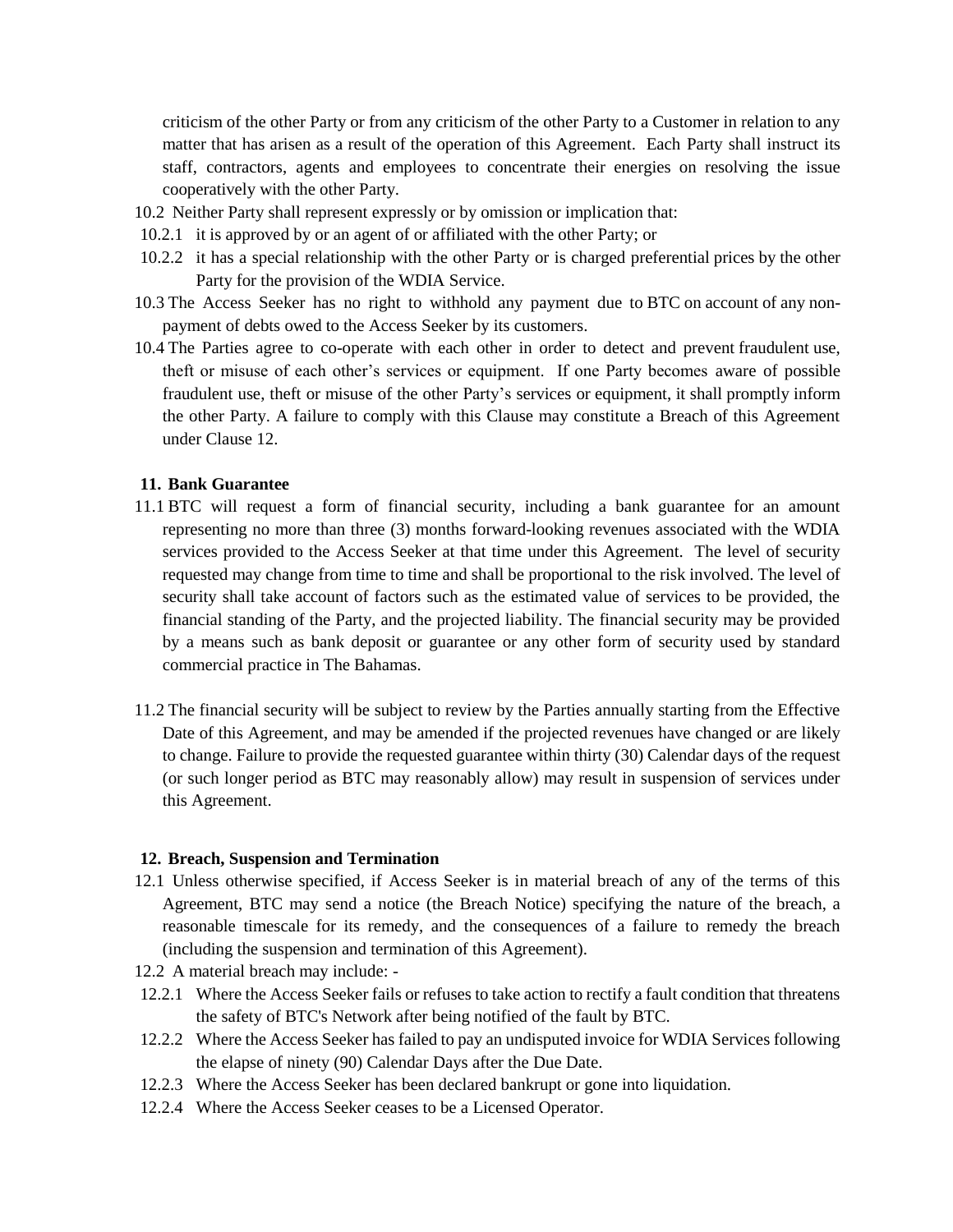- 12.2.5 Where BTC is formally directed to do so by URCA.
- 12.2.6 Where BTC is requested by formal notice in writing to do so by the Access Seeker.
- 12.3 Failure to correct a material breach, following the service of a Breach Notice and the expiry of the term set out in the Breach Notice under the procedure set out in Clause 12.1 may result in the suspension of the WDIA services.
- 12.4 Effect of suspension: If this Agreement is suspended, then:
- 12.4.1 the WDIA Service will no longer be provided by BTC to the Access Seeker;
- 12.4.2 unless the suspension is found to be wrongful, BTC shall not be liable to the Access Seeker for any losses (direct or consequential) or damage that the Access Seeker may have suffered as a result of the suspension.
- 12.5 Subject to clause 12.2 and Annex A, where WDIA services are unable to be provided to the Access Seeker BTC will not enter into an agreement.

#### **13. Force majeure**

13.1 Except for payment obligations under this Agreement, neither Party shall be deemed to be in breach of this Agreement or responsible for any loss, damage, delay or failure of performance arising from every event beyond its reasonable control including but not limited to, delays, failures to perform, damages, losses or destruction or malfunction of any equipment or any consequence thereof, cause or occasioned by, or due to fire, earthquake, hurricane, flood, water, the elements, strikes, labour disputes or shortages, utility curtailments, power failures, explosions, civil disturbances, acts of God and nature, criminal activity, embargoes, public health pandemics and associated restrictions, epidemics, wars, riots, insurrections, cable failures or cuts, other material failures, governmental or any regulatory agency actions, shortages of equipment or supplies, unavailability of transportation, acts or omissions of third parties.

#### **14. Confidentiality and information protection**

- 14.1 Information provided by one Party to the other shall only be used for the purpose for which it was provided. For the avoidance of doubt, such information may not be used for the commercial advantage of the recipient Party in its retail business operations or be given to any staff, employee, contractor or agent with retail sales or marketing responsibilities or to any subsidiary or associated company of the Party.
- 14.2 The Parties shall take all necessary steps to preserve the confidentiality of Customer information relating to any Customer that is passed between them and to protect the privacy of individual Customers. In particular, where instructions from Customers relevant to information confidentiality and privacy have been received by one Party they shall be communicated to, and respected by, the other Party.
- 14.3 The provisions of Clauses 14.1 to 14.3 inclusive do not apply to information that one Party is required to disclose in order to satisfy legal requirements or the regulations of URCA, to comply with the requirements of any recognized Stock Exchange, or to information that is already in or becomes available in the public domain through the actions of a third party.
- 14.4 The provisions of this Clause 14 will apply with effect from the Effective Date until sixty (60) months after the date of termination or expiry of the Agreement.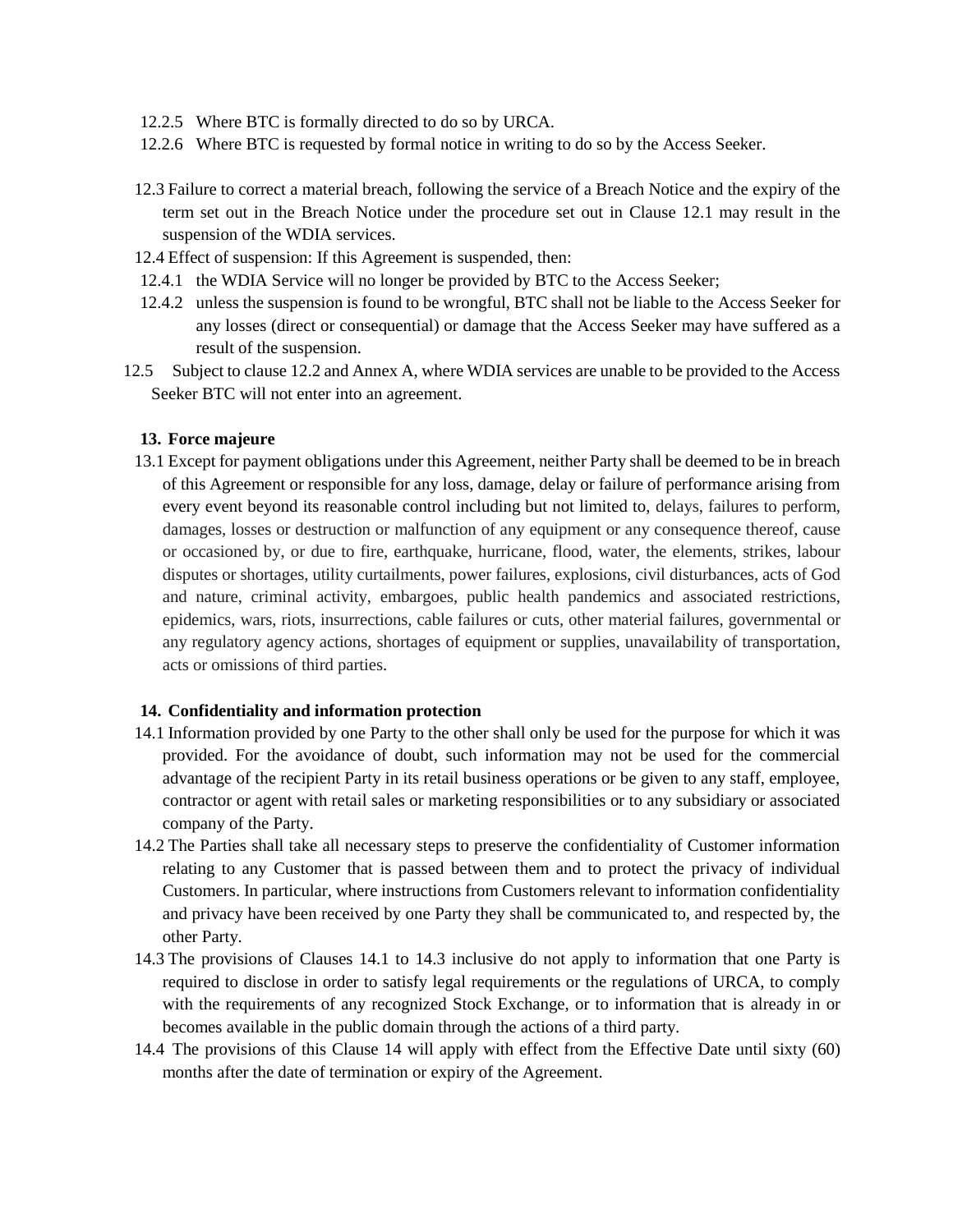#### **15. Provision of information**

- 15.1 Each Party shall provide the other with the information required by the terms of this Agreement and shall do so in a timely manner. Each Party shall use reasonable endeavours to provide the other with information that may be reasonably necessary to the operation of this Agreement.
- 15.2 The Party disclosing information will use reasonable endeavours to ensure that the information disclosed is correct to the best of its knowledge at the time of its provision.
- 15.3 If a Party disclosing information provides information to the other Party, the other Party may rely on the first Party to have obtained all appropriate Third Party consents.
- 15.4 Subject to this clause, the Party receiving information shall indemnify the disclosing Party and keep it indemnified against all liabilities, claims, demands, damages, costs and expenses arising as a consequence of any failure by the Party receiving information to comply with any conditions or restrictions on use or disclosure of the information supplied in cases where those conditions or restrictions were notified to it in writing prior to the time of disclosure.

#### **16. Intellectual property rights**

- 16.1 Nothing contained in this Agreement shall be construed to confer or be deemed to confer on either Party any rights or licences in the intellectual property of the other Party.
- 16.2 For the purposes of this clause "Intellectual Property" means whatever trademarks, (registered or not) inventions, patents (both registered and unregistered), copyrights, registered and unregistered designs, know-how and other intellectual property vesting in a Party by the operation of law.

#### **17. Notices**

- 17.1 All notices provided for in this Agreement shall be in writing and shall be delivered to the relevant contact persons nominated for various purposes in Schedule 1 - Contact Details from time to time.
- 17.2 Written notices shall be sent via email and will be deemed sent at the time of sending.
- 17.3 The Party receiving a notice pursuant to this Agreement shall confirm receipt of the notice within twenty (24) hours of such receipt. The manner of confirmation shall be the same as that used for the notice, whether paper-based or electronic.

#### **18. Limitation of Liability**

- 18.1 Neither Party has an obligation of any kind to the other Party beyond an obligation to exercise the reasonable skill and care of a competent electronic communications operator in performing its obligations under this Agreement.
- 18.2 Subject to Clause 18.3, if a Party is in breach of any of its obligations under this Agreement to the other Party (excluding obligations arising under this Agreement to pay moneys in the ordinary course of business), or otherwise (including liability for negligence or breach of statutory duty) such Party's liability to the other shall be limited to the equivalent of three (3) months monthly recurring costs.
- 18.3 Neither Party shall be liable to the other in contract, tort (including negligence or breach of statutory duty) or otherwise for loss (whether direct or indirect) of profits, business or anticipated savings or for any indirect or other consequential loss whatsoever arising in connection with the operation of this Agreement, howsoever caused, unless otherwise explicitly provided for in this Agreement.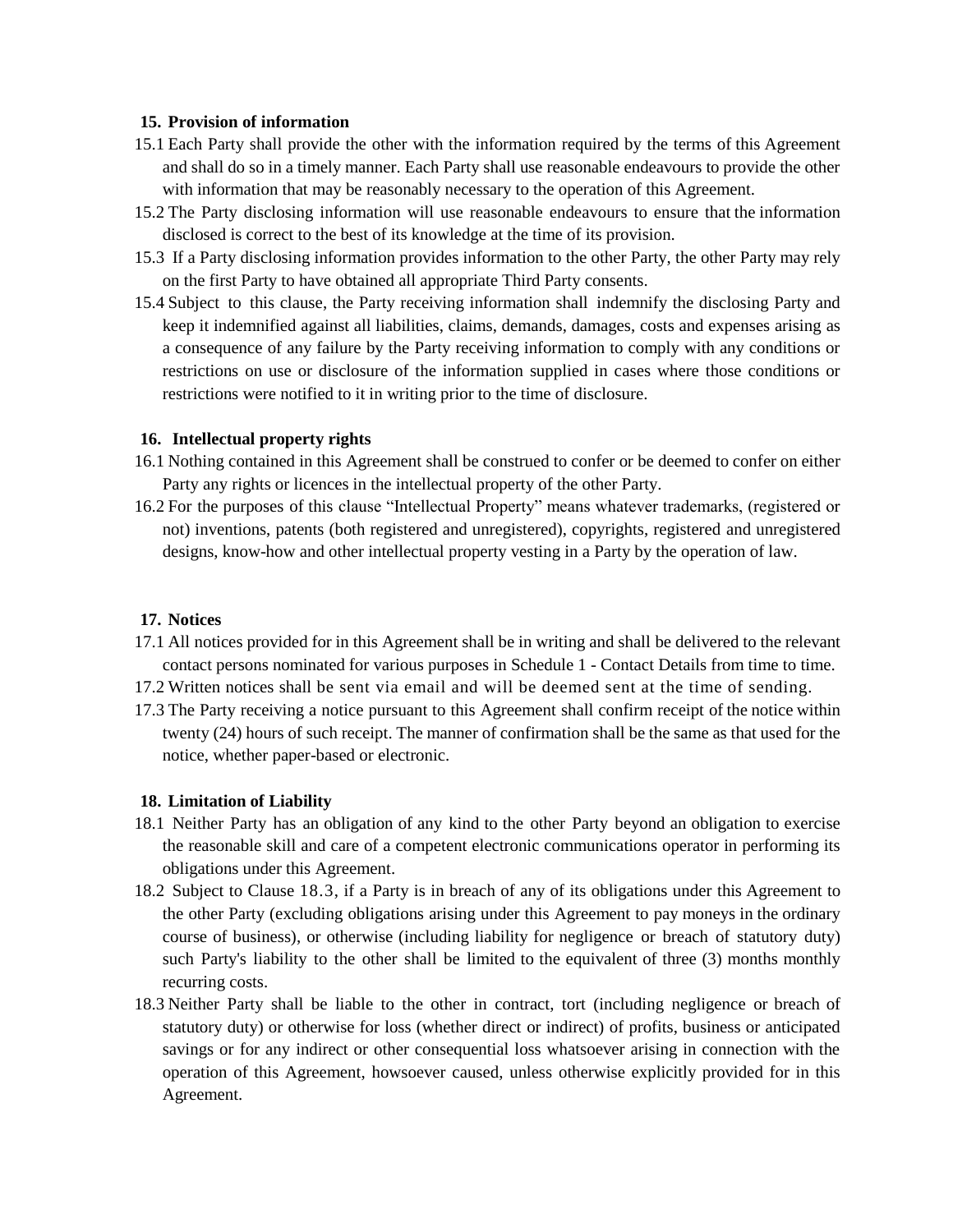- 18.4 Each provision of this clause is a separate limitation applying and surviving even if one or more such provisions is inapplicable or held unreasonable in any circumstances.
- 18.5 The provisions of this clause shall not apply to proven wilful or illegal acts undertaken by a Party, including (but not limited to) misconduct, gross negligence, criminal activity, fraud and deliberate acts of sabotage.

## **19. Severability**

19.1 If any term, condition, agreement, requirement or provision contained in this Agreement is held by any court (including URCA, the UAT or any other relevant body) having jurisdiction to be unenforceable, illegal, void or contrary to public policy, such term, condition, agreement, requirement or provision shall be of no effect whatsoever upon the binding force or effectiveness of any of the remainder of this Agreement, it being the intention and declaration of the Parties that had they or either of them known of such unenforceability, illegality, invalidity or that the provision was contrary to public policy, they would have entered into a contract, containing all the other terms and conditions set out in this Agreement.

#### **20. Assignment of rights and obligations**

- 20.1 Subject to Clause 20.2, no rights, benefits or obligations under this Agreement may be assigned or transferred, in whole or in part, by a Party without the prior written consent of the other Party.
- 20.2 Subject to Clause 20.3, no consent is required under Clause 20.1 for an assignment of rights, benefits or obligations under this Agreement (in whole or in part) to a Successor to all or substantially all of the Assigning Party's Network or to an Associated Company provided that such Successor or Associated Company shall have had a licence granted to it to operate the Network of the Assigning Party.
- 20.3 The Assigning Party shall promptly give notice to the other Party of any assignment permitted to be made without the other Party's consent. No assignment shall be valid unless the Assignee or Successor agrees in writing to be bound by the provisions of this Agreement.

#### **21. Whole Agreement**

21.1 This Agreement along with the Statement of Works constitutes the whole Agreement between the Parties as to the subject matter of this Agreement and, unless otherwise agreed in writing between the Parties, supersedes all previous agreements, understandings, representations or warranties whatsoever, whether oral or written. The Parties acknowledge and agree that in addition to this Agreement both Parties are legally bound by regulatory measures and legislative enactments governing the electronic communications sector pursuant to the statute laws of the Commonwealth of The Bahamas.

#### **22. Variation**

22.1 No addition to or variation, consensual cancellation or novation of this Agreement no waiver of any right arising from this Agreement or its breach or termination shall be of any force or effect unless reduced to writing and signed by both the Parties or their duly authorized representatives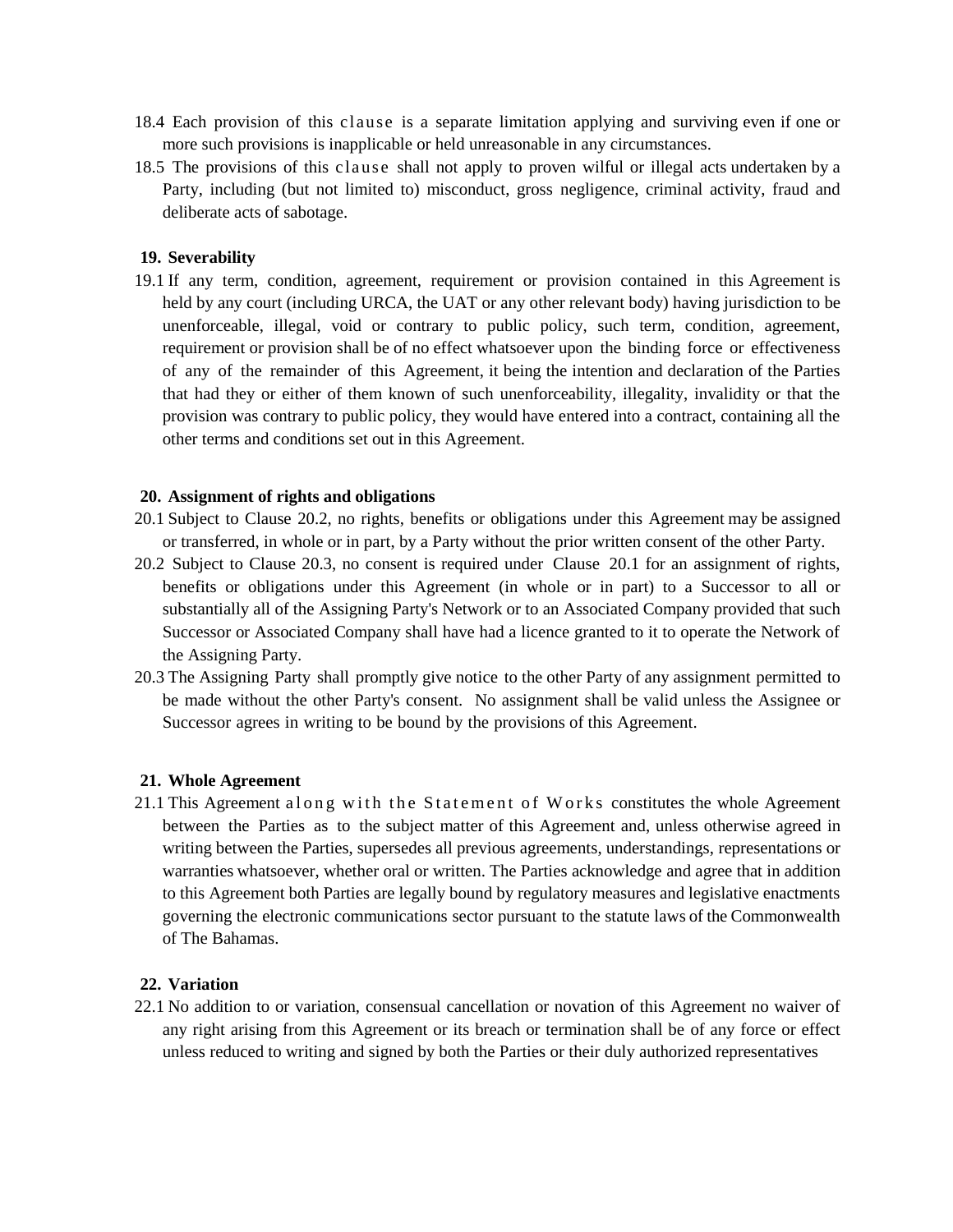#### **23. Relaxation**

23.1 No latitude, extension of time or other indulgence which may be given or allowed by either Party to the other on any occasion in respect of the performance of any obligation hereunder or the enforcement of any right arising from this Agreement, and no single or partial exercise of any right by either Party, shall under any circumstances be construed to be an implied consent by such Party or operate as a waiver or a novation of, or otherwise affect any of that Party's rights in terms of, or arising under, this Agreement or estop such Party from enforcing, at any time and without notice, strict and punctual compliance with each and every provision or term of this Agreement.

#### **24. Necessary Approvals and Consents**

- 24.1 Each Party warrants to the other Party that it has the necessary rights, licences and authorities to enter into and perform its obligations in terms of this Agreement.
- 24.2 Each Party agrees to indemnify the other Party against any loss, claim, expense, damage or action, suffered or sustained by such other Party pursuant to a breach by such indemnifying Party of its warranty in terms of Clause 18, notwithstanding anything to the contrary contained in this Agreement.

#### **25. Review**

25.1 The Parties may elect to renew, extend or renegotiate the terms of this Agreement in writing and duly signed by authorized representatives of both Parties at any time prior to the expiry of the term.

#### **26. Governing Law**

26.1 The law governing this Agreement shall be the law of The Commonwealth of The Bahamas.

#### IN WITNESS WHEREOF, the Parties have in the presence of witnesses set

their respective hands to this Agreement on the date first written above

| For and on behalf of | For and on behalf of |
|----------------------|----------------------|
|                      |                      |
| Name                 |                      |
|                      |                      |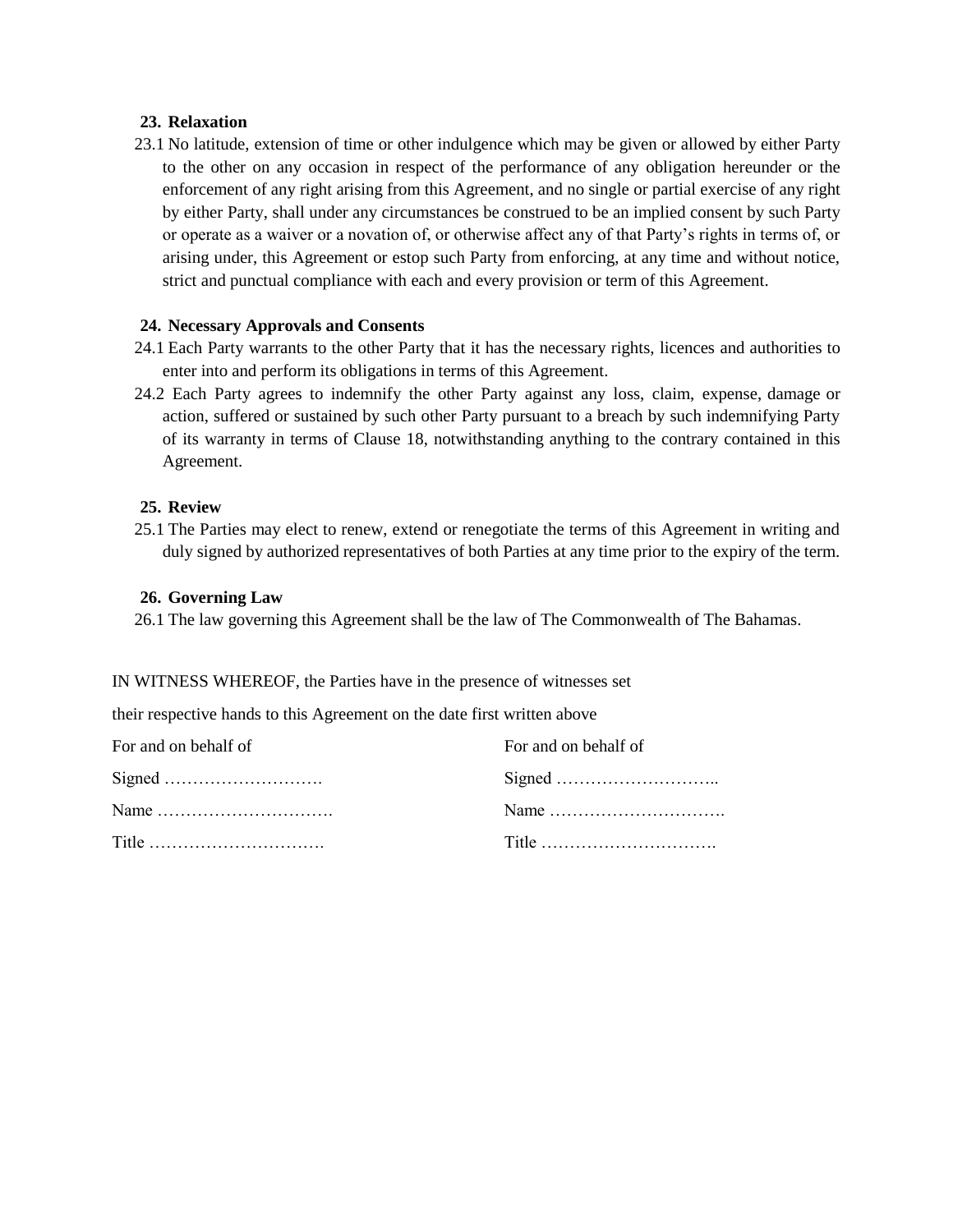#### **ANNEX A**

#### **ORDERING PROCESS**

#### A. **PRE-ORDERING REQUEST**

A.1. Before the Access Seeker can obtain WDIA service, BTC must determine whether the services can be delivered to the Access Seeker's Pop at the requested location. The Access Seeker must send an email to the Interconnection Manager of BTC containing the name of the OLO or Access Seeker seeking connection, poof of licensing with URCA, the OLO's pop location and the desired bandwidth being requested. The Interconnection Manager will acknowledge the email request within the timeframe listed in Annex A Clause C. BTC will review the request and determine whether the location of the POP at which service is being requested is eligible for the WDIA Service, and the applicable timeframe as set out in Annex A Clause C.

A.2. The Access Provider will provide one of the following responses:

- a. OK Access Provider will provide an Order Acknowledgement email stating the physical service is intact, no field work required to POP, and barring any unforeseen circumstances the requested Installation/Upgrade can be completed within the timeframe set-out in Annex A Clause C. **OR**
- b. A Site Survey is required because necessary infrastructure or equipment is absent Labour and equipment charges will apply as set out in Annex D. Site survey scheduling to be mutually agreed between the the Parties. OR
- c. NOK indicates that BTC is not able to provide the requested services because Access Seeker's POP is outside of BTC's network coverage area.

A.3 In the event a Site Survey is required, the Access Seeker shall send via email a completed Site Survey Form (Annex A Form 2) to the Interconnection Manager. The parties will agree a time to conduct the site survey at the Access Seeker's PoP, and Access Seeker will prepay any required costs Upon completion of the Site Survey, BTC will provide a response with in the times set out in Annex A Clause C below stating whether WDIA services can be provided and if it can be provided the Scope of Works required outlining the equipment, time and labor involved to provide WDIA services at the requested location. Site Surveys must be prepaid by the Access Seeker.

#### B. **CAPACITY**

B.1 The following table contains the bandwidth speeds available as part of BTC's WDIA service:

| <b>SPEED</b> (Mbps) |
|---------------------|
| 30                  |
| 50                  |
| 75                  |
| 100                 |
| 150                 |
| 200                 |
| 250                 |
| 350                 |
| 500                 |
| 750                 |
| 1,000               |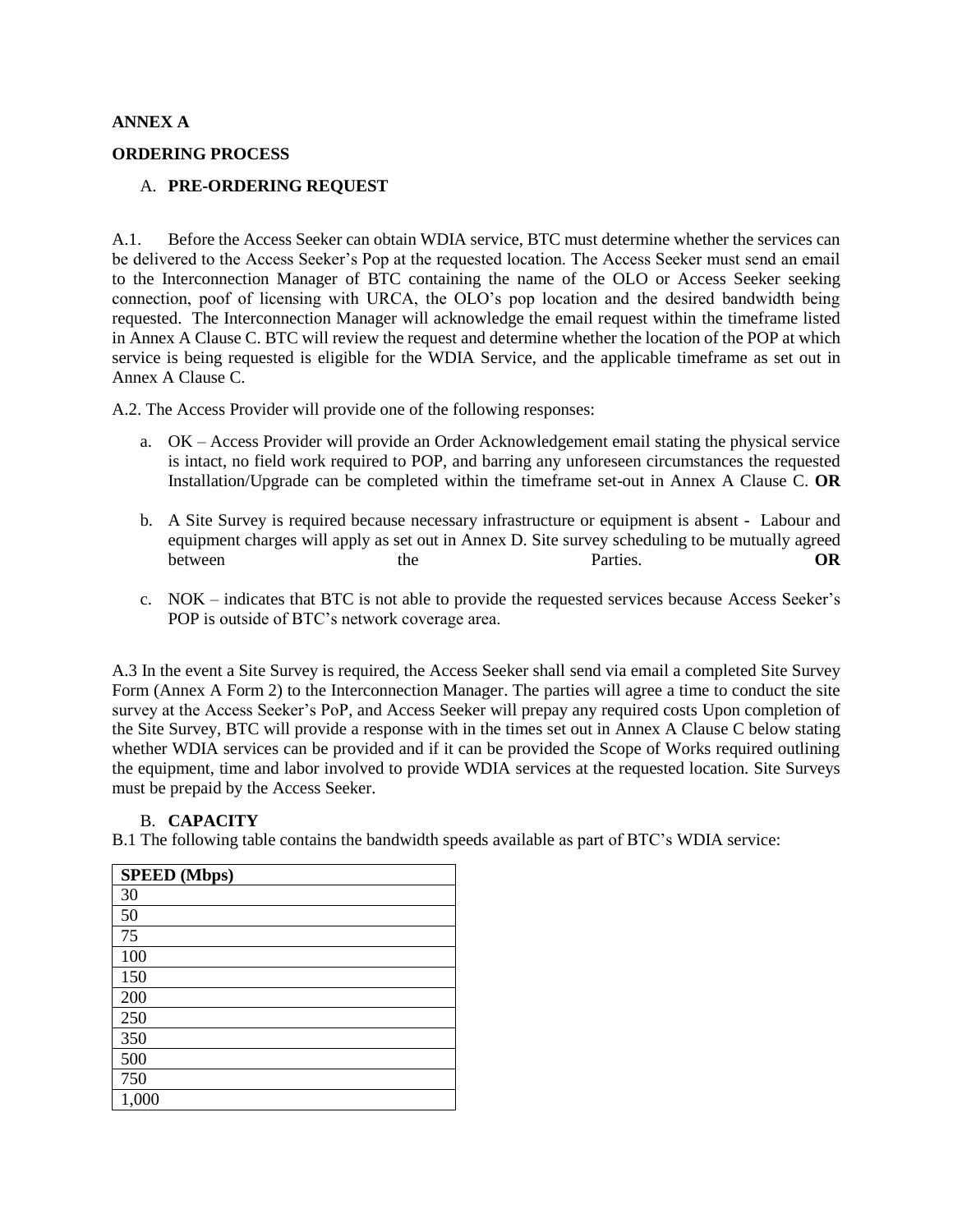| 2,000  |  |
|--------|--|
| 10,000 |  |

B.1 The Access Seeker may request a change in capacity at any time by emailing the Access Provider's Interconnection Manager the Access Seeker's name, POP location and requested bandwidth. The Interconnection Manager will acknowledge change in request email within the timeframe listed in Annex A Clause C.

B.2. Once the change in capacity request has been processed and the services "turned on" the change in billing should commence in the next billing cycle.

## C. **INSTALLATION AND UPGRADE TIMELINE**

C.1. The timeframes set out in the schedule below are based on the location within the geographical markets established by URCA. Those geographic markets are Geographic Market 1 which includes New Providence, Grand Bahama, Eleuthera and Abaco. All remaining islands and cays are classified as Geographic Market 2.

These timeframes are subject to unforeseen circumstances which may include but not exhaustively weather, industrial action within BTC, travel logistics and supply chain interruptions.

| <b>Action</b>                                                                      | <b>Anticipated Time Frame</b>                     |  |  |  |  |  |  |
|------------------------------------------------------------------------------------|---------------------------------------------------|--|--|--|--|--|--|
| 2 Working days from receipt of request from OLO<br>Acknowledgment of Request       |                                                   |  |  |  |  |  |  |
| Subject to BTC receiving the payments<br><b>Site Survey</b>                        |                                                   |  |  |  |  |  |  |
|                                                                                    | representing the cost associated with the site    |  |  |  |  |  |  |
|                                                                                    | survey, Within 5 Working Days<br>after            |  |  |  |  |  |  |
|                                                                                    | Acknowledgement of Request                        |  |  |  |  |  |  |
| <b>Installation of Services</b>                                                    | Within 5 Working Days for intact installations    |  |  |  |  |  |  |
| (Subject to Ordering Process and Statement of                                      |                                                   |  |  |  |  |  |  |
|                                                                                    | Work (SOW) outlined in diagram below)             |  |  |  |  |  |  |
| <b>Upgrade of Services</b>                                                         | Within 5 Working Days from Acknowledgment of      |  |  |  |  |  |  |
|                                                                                    | Request for intact installations                  |  |  |  |  |  |  |
| 48 hours from Installation of Services, providing<br><b>Activation of Services</b> |                                                   |  |  |  |  |  |  |
|                                                                                    | all deposits and payments requested are received  |  |  |  |  |  |  |
| Response time to Fault                                                             | Subject to Annex C but no more than 24 hours from |  |  |  |  |  |  |
|                                                                                    | receipt of Fault Order                            |  |  |  |  |  |  |

Geographic Market 1 – New Providence, Grand Bahama, Eleuthera and Abaco

| <b>Action</b>                   | Anticipated Time Frame (subject to clause 13<br>and prepayment of all deposits and payments<br>where applicable)                                                 |  |  |  |  |  |
|---------------------------------|------------------------------------------------------------------------------------------------------------------------------------------------------------------|--|--|--|--|--|
| Acknowledgment of Request       | 2 Working days from receipt of request from OLO                                                                                                                  |  |  |  |  |  |
| Site Survey                     | Subject to BTC receiving the payments<br>representing the cost associated with the site<br>survey, within 14 Working Days<br>after<br>Acknowledgement of Request |  |  |  |  |  |
| <b>Installation of Services</b> | 15 Working Days                                                                                                                                                  |  |  |  |  |  |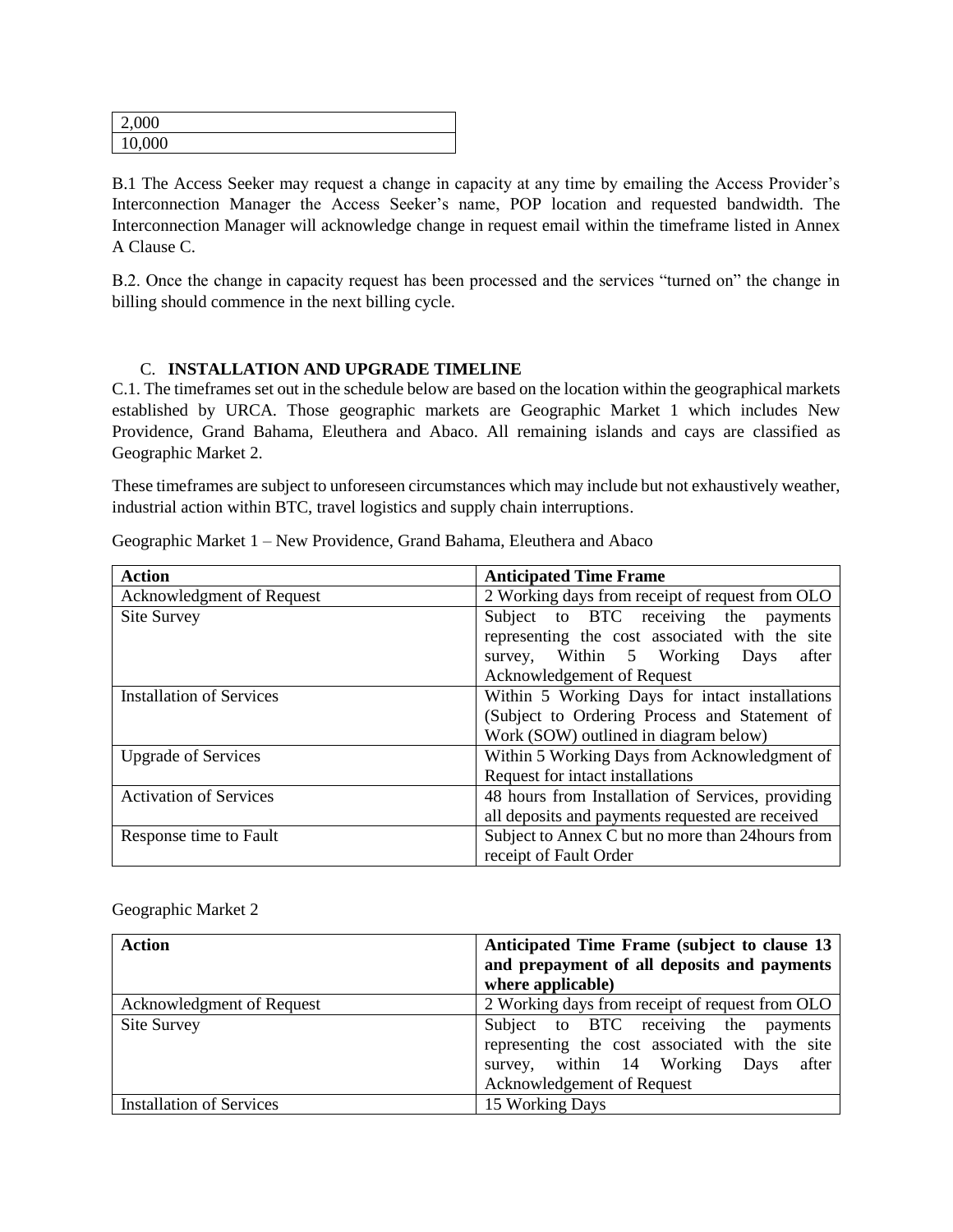| <b>Upgrade of Services</b>    | 14 Working Days from Acknowledgment of                 |
|-------------------------------|--------------------------------------------------------|
|                               | Request (time frames may vary based on the             |
|                               | availability of access to adequate air and sea travel) |
| <b>Activation of Services</b> | 48 hours from Installation of Services                 |
| Response time to Fault        | Subject to Annex C but no more than 5 Working          |
|                               | days from receipt of Fault Order                       |



**Ordering Process**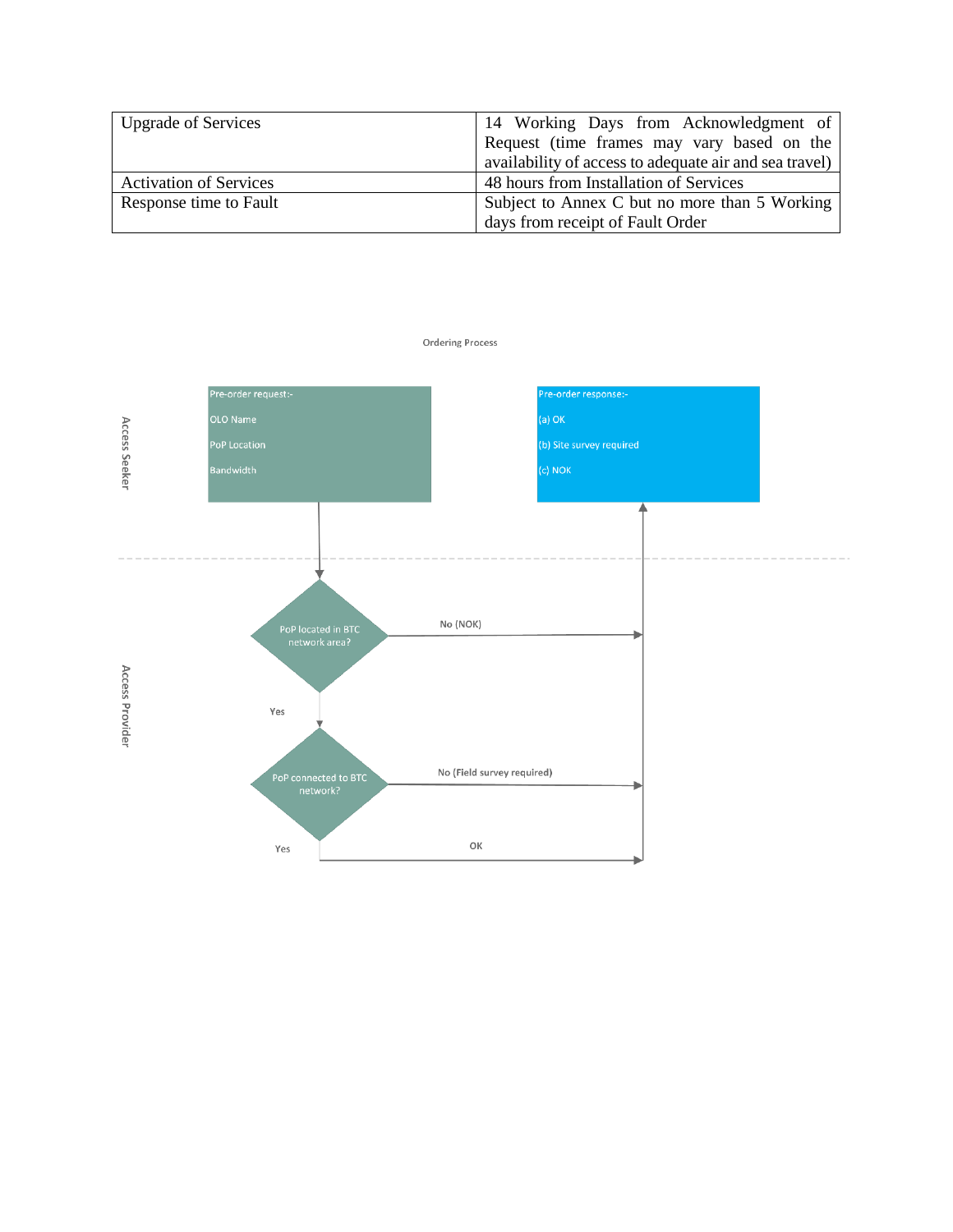#### Site Survey Process



## **D. Acknowledgement of service**

The Access Seeker shall acknowledge receipt of service which shall commence the Service Start date one day later.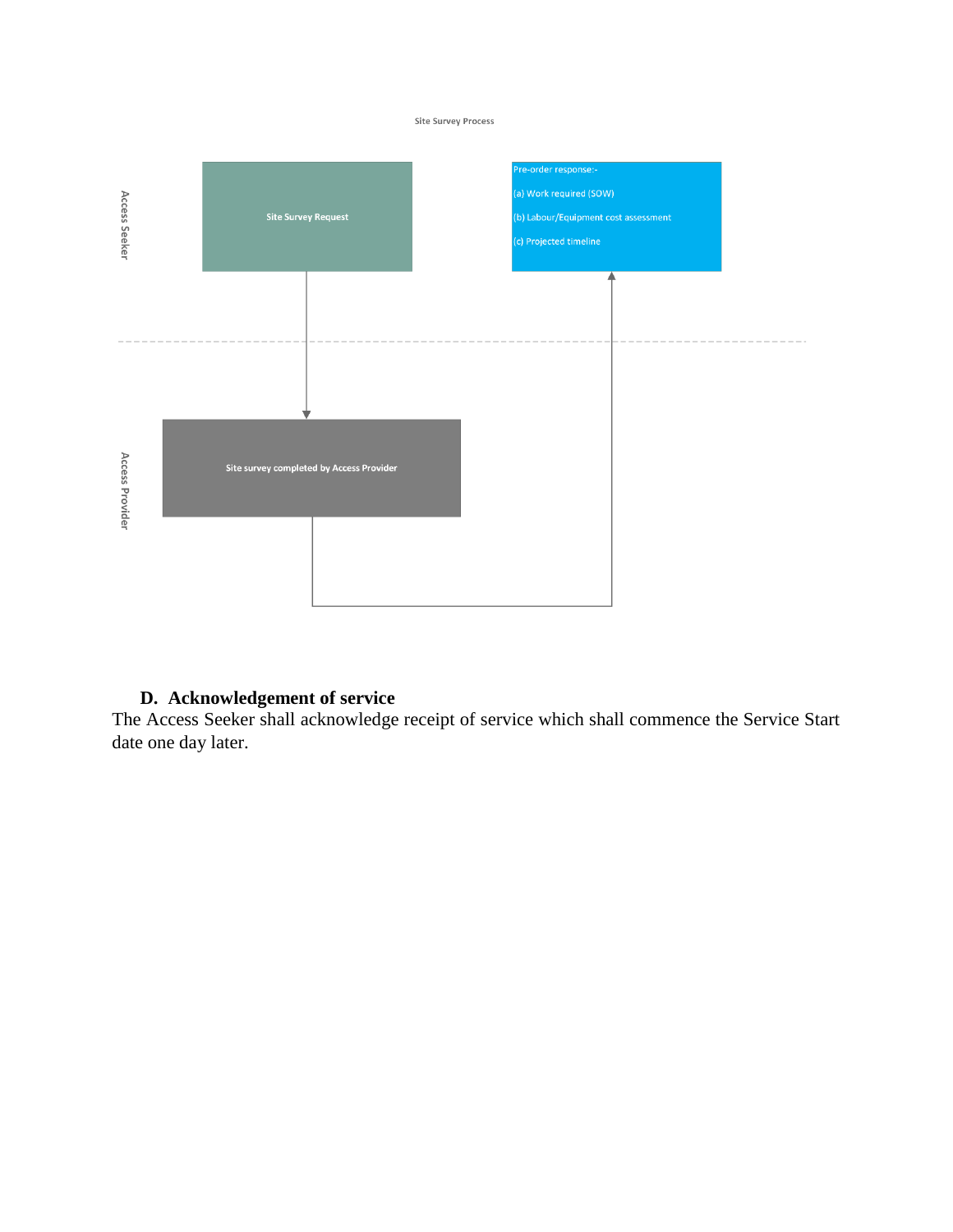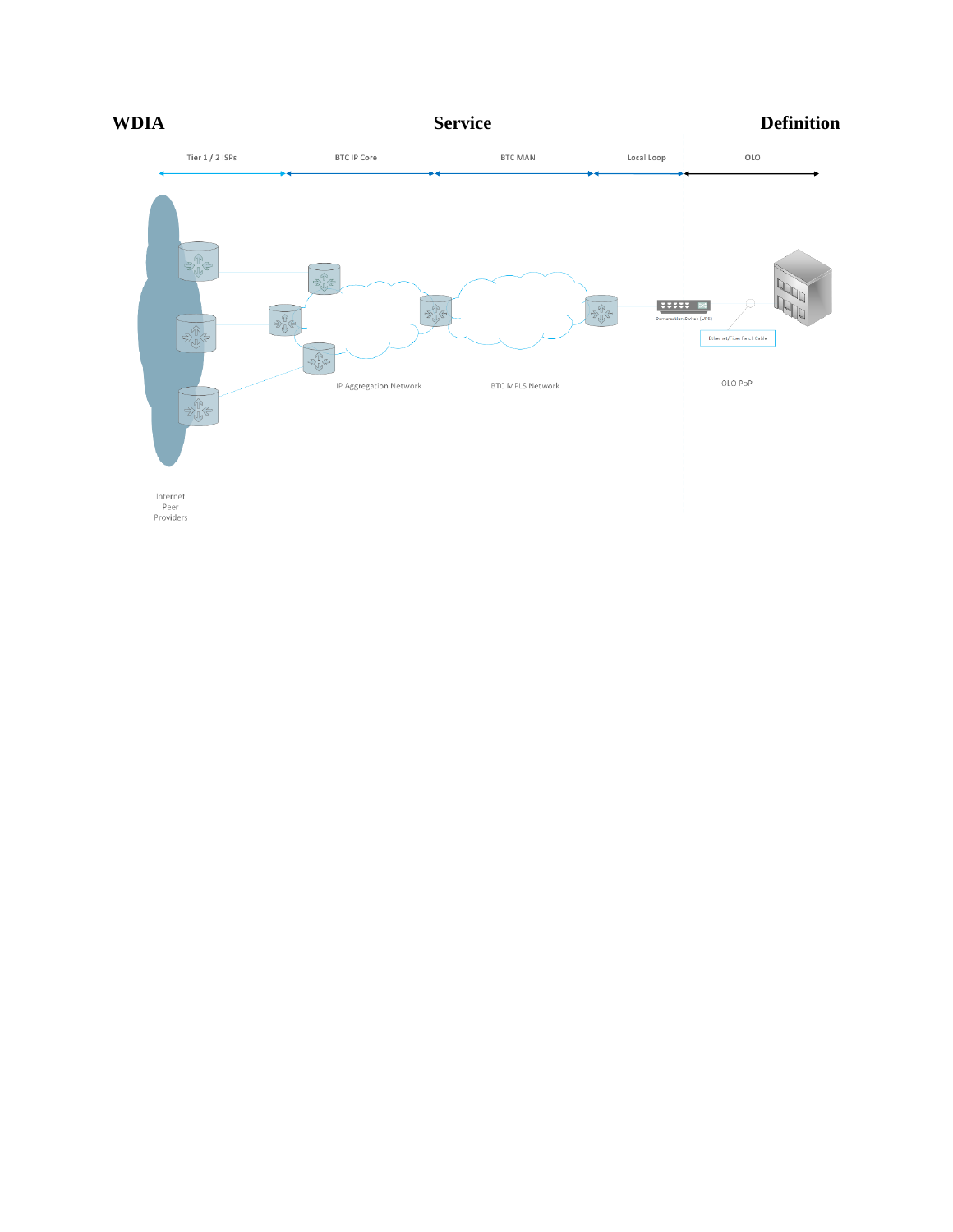## **ANNEX A FORM 1**

## **DEDICATED INTERNET SERVICE ORDER FORM**

| <b>Reference Information</b> |  |
|------------------------------|--|
| <b>Customer Name</b>         |  |
|                              |  |
| <b>Email Address</b>         |  |
| <b>Telephone Contact</b>     |  |
| <b>Billing Address</b>       |  |
| <b>Registered Office</b>     |  |

## *Check & Complete Applicable*

| Type of Service      |  |          |  |                  |  |              |  |
|----------------------|--|----------|--|------------------|--|--------------|--|
| <b>MPLS</b>          |  | DIA      |  | <b>MICROWAVE</b> |  | <b>OTHER</b> |  |
| 2. Status of Service |  |          |  |                  |  |              |  |
| <b>New</b>           |  | Existing |  | Circuit id       |  |              |  |
|                      |  |          |  | Site ID no.      |  |              |  |
|                      |  |          |  | Site Location    |  |              |  |

3. Order for Service

|          | Add                 | $\mathsf{Change}$ | Move<br><b>IVIO</b> | $\overline{\phantom{a}}$<br>onnect | Renewal |  |
|----------|---------------------|-------------------|---------------------|------------------------------------|---------|--|
| $\Delta$ | Requested bandwidth |                   |                     |                                    |         |  |

| 4. Requested Danuwidul |                                |                            |
|------------------------|--------------------------------|----------------------------|
| Speed                  | <b>Monthly Recurring Rates</b> | <b>Requested Bandwidth</b> |
| (Mbp/s)                |                                |                            |
| 30                     | \$1,023.00                     |                            |
| 50                     | \$1,549.00                     |                            |
| 75                     | \$2,208.00                     |                            |
| 100                    | \$2,866.00                     |                            |
| 150                    | \$4,183.00                     |                            |
| 200                    | \$5,499.00                     |                            |
| 250                    | \$6,816.00                     |                            |
| 350                    | \$9,449.00                     |                            |
| 500                    | \$13,399.00                    |                            |
| 750                    | \$19,982.00                    |                            |
| 1,000                  | \$26,565.00                    |                            |
| 2,000                  | \$52,898.00                    |                            |
| 10,000                 | \$263,561.00                   |                            |
|                        |                                |                            |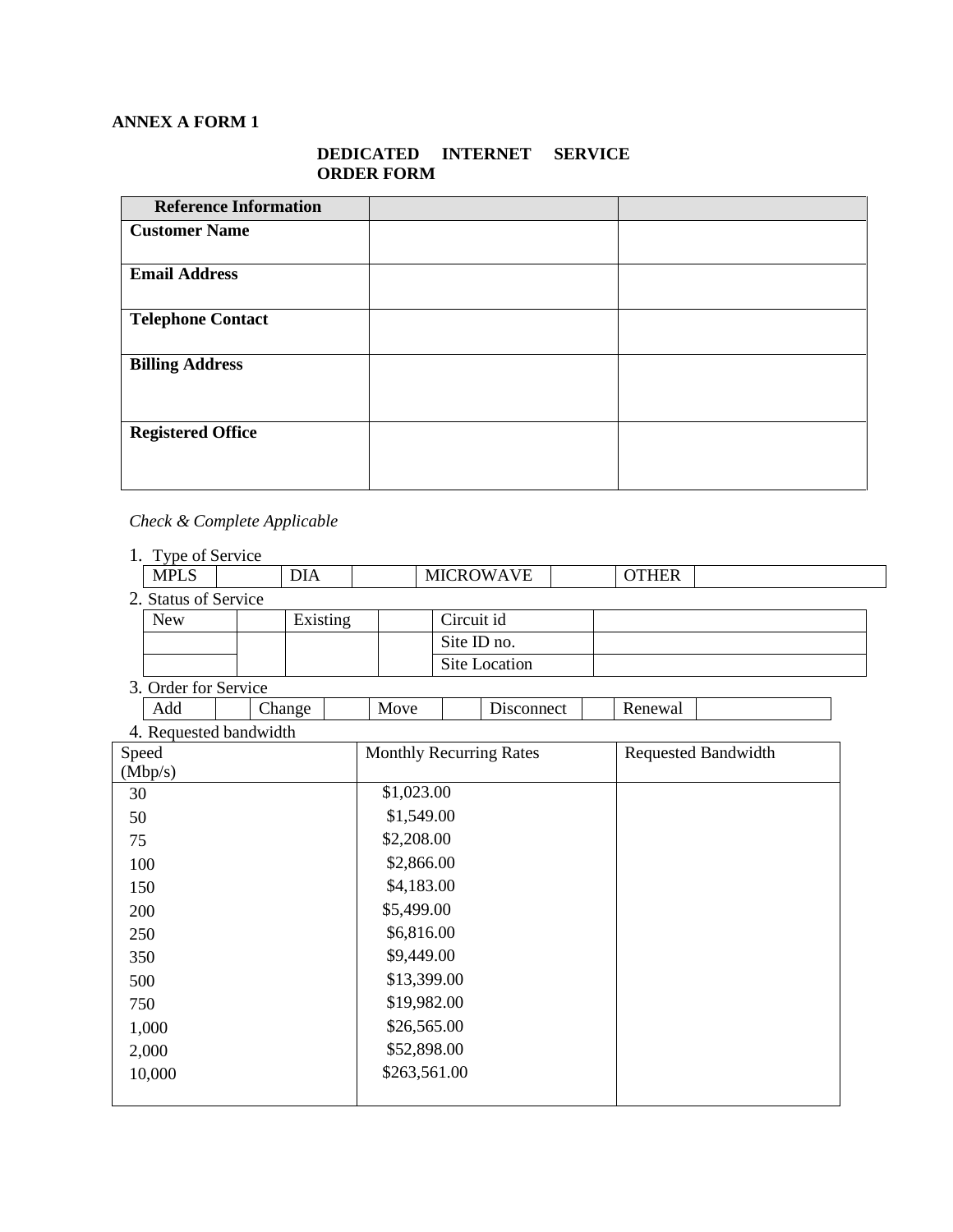## 5. Service location

| Type of<br>Service | Qty | Originating<br><b>Island</b> | <b>Terminating</b><br><b>Island</b><br>and | <b>Install</b><br>Date | <b>Charges</b> |                |                |
|--------------------|-----|------------------------------|--------------------------------------------|------------------------|----------------|----------------|----------------|
|                    |     |                              | city/settlement                            |                        | <b>Deposit</b> | <b>Install</b> | <b>Monthly</b> |
|                    |     |                              |                                            |                        |                |                |                |
|                    |     |                              |                                            |                        |                |                |                |
|                    |     |                              |                                            |                        |                |                |                |

Customer Signature Date Date BTC Signature Date

Name (Please Print) Name (Please Print)

RF Engineer Title Title

Company Company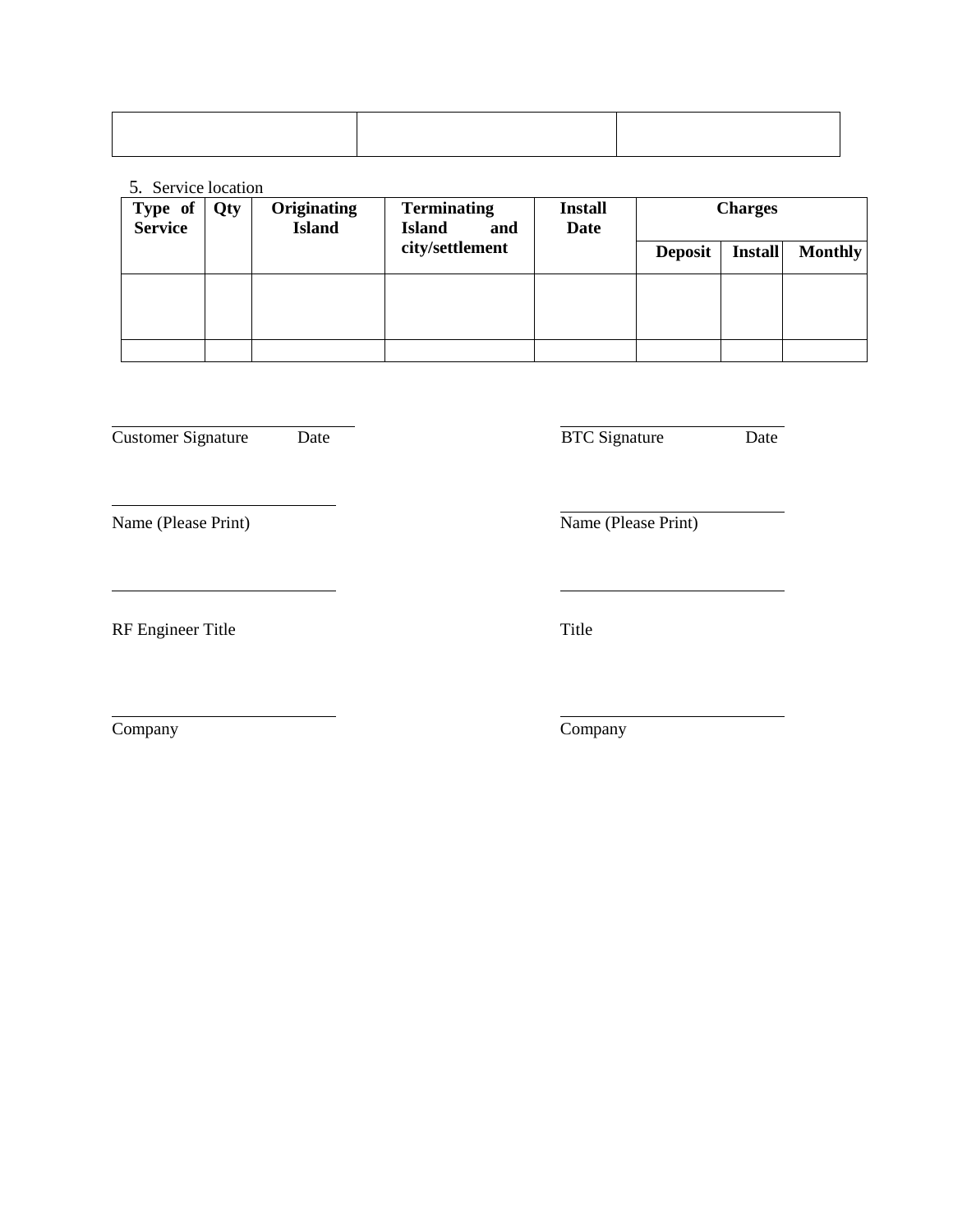## **ANNEX A FORM 2**

## **BTC COLOCATION SITE SURVEY REQUEST FORM**

- 1. Requestor to complete sections 1 and 2.
- 2. Form must be completed for each site to be visited.
- 3. Requestor submits form electronically to the BTC's Interconnection Manager [\(btc-access-provider@btcbahamas.com\)](mailto:btc-access-provider@btcbahamas.com) at least 72hrs (could be waived in current circumstances) in advance of requested visit date
- 4. BTC's Interconnection Manager completes section 3, including special instructions (i.e. contact information, etc.) and forwards copy of completed approval is sent to requestor.
- 5. Actual visit start date will be subject to internal, schedules, assessment and resource availability and may vary from requested date of visit. BTC will communicate official date of visit to the requestor.

| 1. REQUESTOR INFORMATION: (Authorized Seeker Representative) |                                                         |                      |  |                              |  |  |
|--------------------------------------------------------------|---------------------------------------------------------|----------------------|--|------------------------------|--|--|
| <b>NAME</b> (Last, First, MI):                               |                                                         | <b>PHONE NUMBER:</b> |  |                              |  |  |
|                                                              | <b>CELL NUMBER:</b>                                     |                      |  |                              |  |  |
| <b>REASON FOR VISIT:</b>                                     | <b>WORK ORDER:</b>                                      |                      |  |                              |  |  |
| 2. VISITOR INFORMATION):                                     |                                                         |                      |  |                              |  |  |
| <b>COMPANY NAME:</b><br><b>NAME:</b>                         |                                                         |                      |  | <b>CONTACT NUMBER:</b>       |  |  |
| <b>DATE OF VISIT:</b>                                        | <b>PREFERRED</b><br>VISIT:<br>AM / : PM<br>$\mathbf{L}$ | <b>TIME</b>          |  | <b>OF DURATION OF VISIT:</b> |  |  |
| <b>SITE NAME &amp; ID TO BE VISITED:</b>                     |                                                         |                      |  |                              |  |  |
| NAMES OF PERSONS REPRESENTING ACCESS SEEKER ON SITE          |                                                         |                      |  |                              |  |  |
| <b>REQUESTOR'S SIGNATURE:</b>                                |                                                         |                      |  |                              |  |  |
| 3. for BTC only:                                             |                                                         |                      |  |                              |  |  |
| <b>BTC Escort needed:</b>                                    | <b>YES</b>                                              | NO                   |  | (circle one)                 |  |  |
| <b>BTC Escort (s) Assigned:</b>                              |                                                         |                      |  | Name: Contact Number:        |  |  |
| Authorizing VP                                               |                                                         |                      |  |                              |  |  |
| <b>Interconnection Manager</b>                               |                                                         |                      |  |                              |  |  |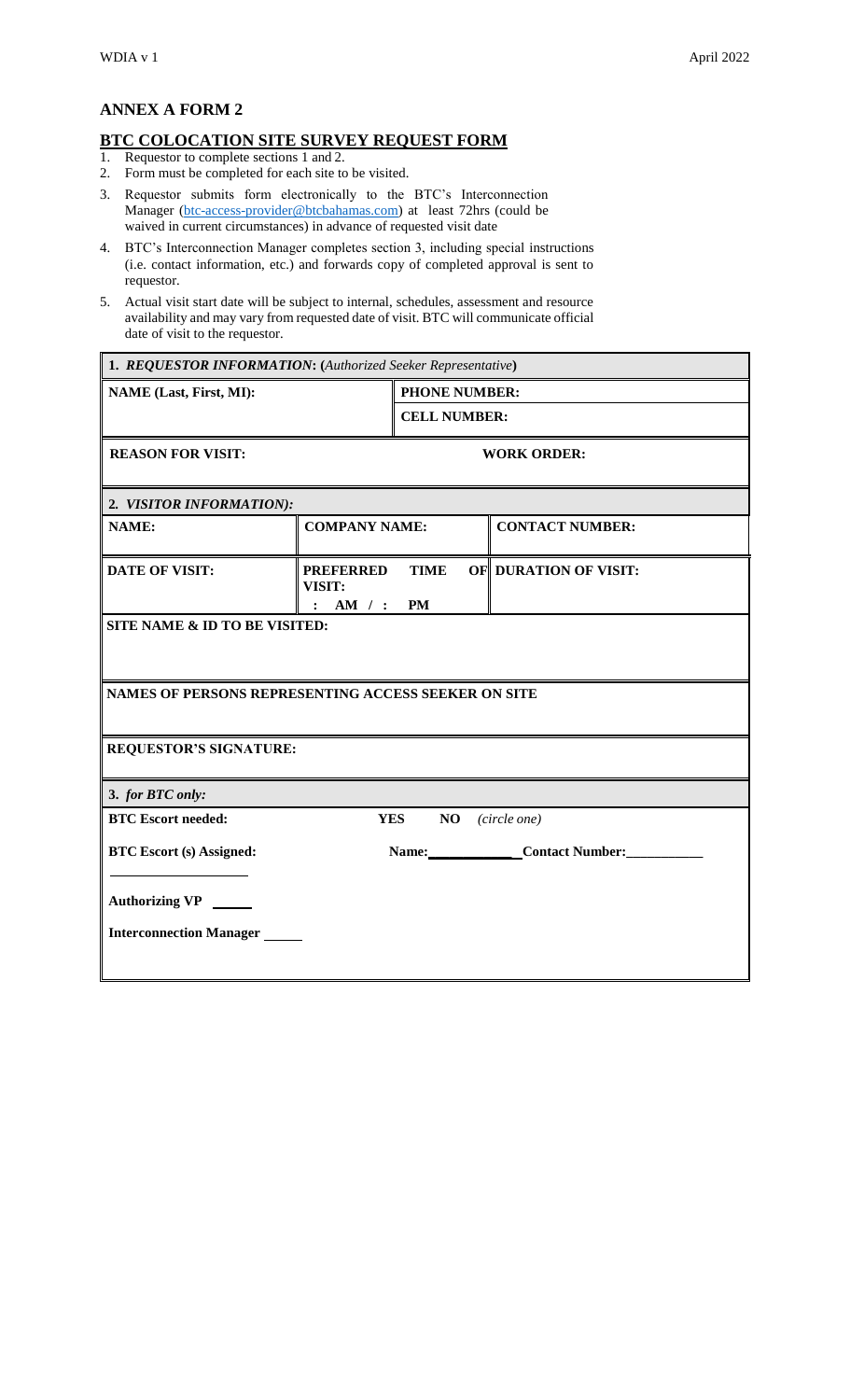#### **ANNEX B**

#### **OPERATIONS AND MAINTENANCE**

#### **1 Management of Service**

1.1 The Parties agree that the Interconnections Manager will be the main point of contact within their organisations for each other. The prime purpose of the Interconnections Manager will be to ensure that communications between the Parties is effective. The Interconnections Manager may request a meeting with the other Interconnections Manager to discuss any issues.

#### **2 Customer fault reporting**

2.1 Each Party shall be responsible for examining the operations of its own Networks before reporting the existence of faults to the other Party.

2.2 The Access Seeker shall report all faults to BTC's Network Operations Centre (NOC) as soon as possible after becoming aware and confirming that the issue does not originate on its own network.

2.3 BTC will have no communications or interactions with the Access Seeker's customers.

#### **3. Fault management and service restoration responsibility**

3.2 If BTC becomes aware of a service impacting fault up the Access Seeker's point of demarcation, for which BTC is deemed to be responsible, BTC will notify the Access Seeker as soon as possible and provide updates on fault restorations in accordance with the timelines set out in Annex A Clause C.

3.4 **Registration and numbering**: All faults affecting the provision of the WDIA Service will be registered by the NOC and given a unique identification number to assist the parties in monitoring and tracking fault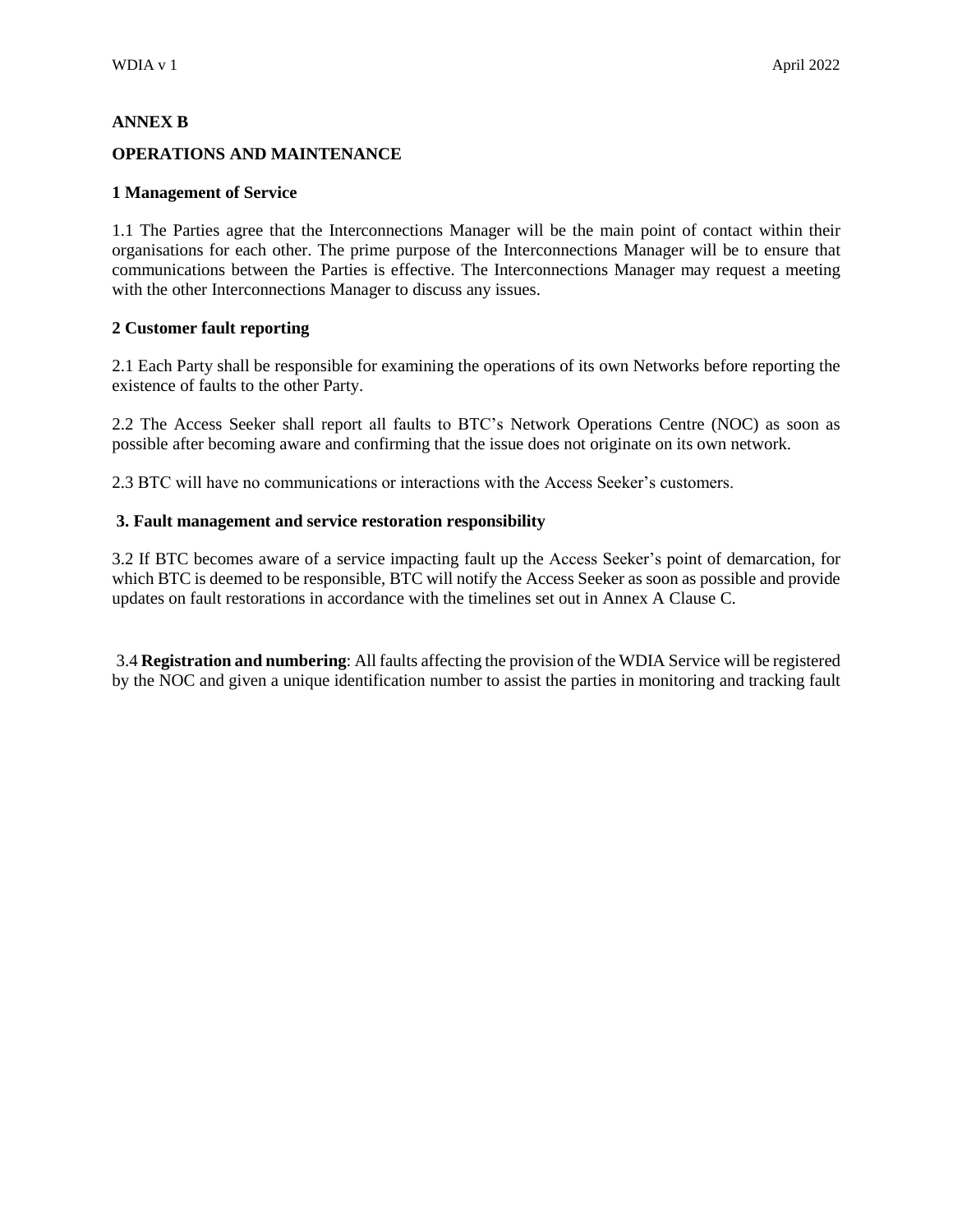response and rectification. The tracking numbers used by each Party shall be available to the other Party to minimise confusion in the fault response and fault recognition.

3.5 If the Access Seeker notifies BTC of a fault in BTC's Network, and the fault notice is subsequently found to be erroneous, it shall be liable for any costs incurred by BTC as a result of the erroneous information.

**3.6 Escalation process**: The Parties agree an escalation process for faults that are not cleared within the timescales given in Annex C - Quality of Service, the names and contact details of staff in the escalation process is set out in Schedule 1 - Contact details.

## **4 Outages**

**4.1 Unplanned outages:** If BTC is made aware of an unplanned outage which is service interrupting, the Access Seeker will be notified in accordance with clause 3 above.

**4.2 Planned outages**: BTC shall endeavour to limit such planned outages to the hours between 11.00 p.m. and 6.00.a.m, and will inform the Access Seeker where possible at least two (2) Working Days in advance.

## **5 Customer Equipment**

**5.1** BTC will only be responsible for the maintenance of the UPE Equipment that it provides to a Customer. Save for costs incurred through normal wear and tear, the Access Seeker will be responsible for the costs of maintenance of Equipment, including costs associated with:

• failure to use the Equipment in accordance with this Agreement;

• any act of wilful damage or interference by a party other than BTC, its employees or agents;

• negligent use or misuse of the Equipment by a party other than BTC, its employees or agents and any failure or fluctuation of the electrical power supply to that Equipment, or any external electromagnetic interference, or any failure of air conditioning and humidity control for the Equipment; or

• the performance of maintenance service by a party other than BTC.

**5.2** For the avoidance of doubt BTC will not be responsible for correcting Customer Equipment faults including (i) faults that do not affect satisfactory working of the Equipment; or (ii) faults that are of a minor or intermittent nature which do not significantly affect use of the Equipment and (iii) faults which involve the loss of Customer or third party generated software.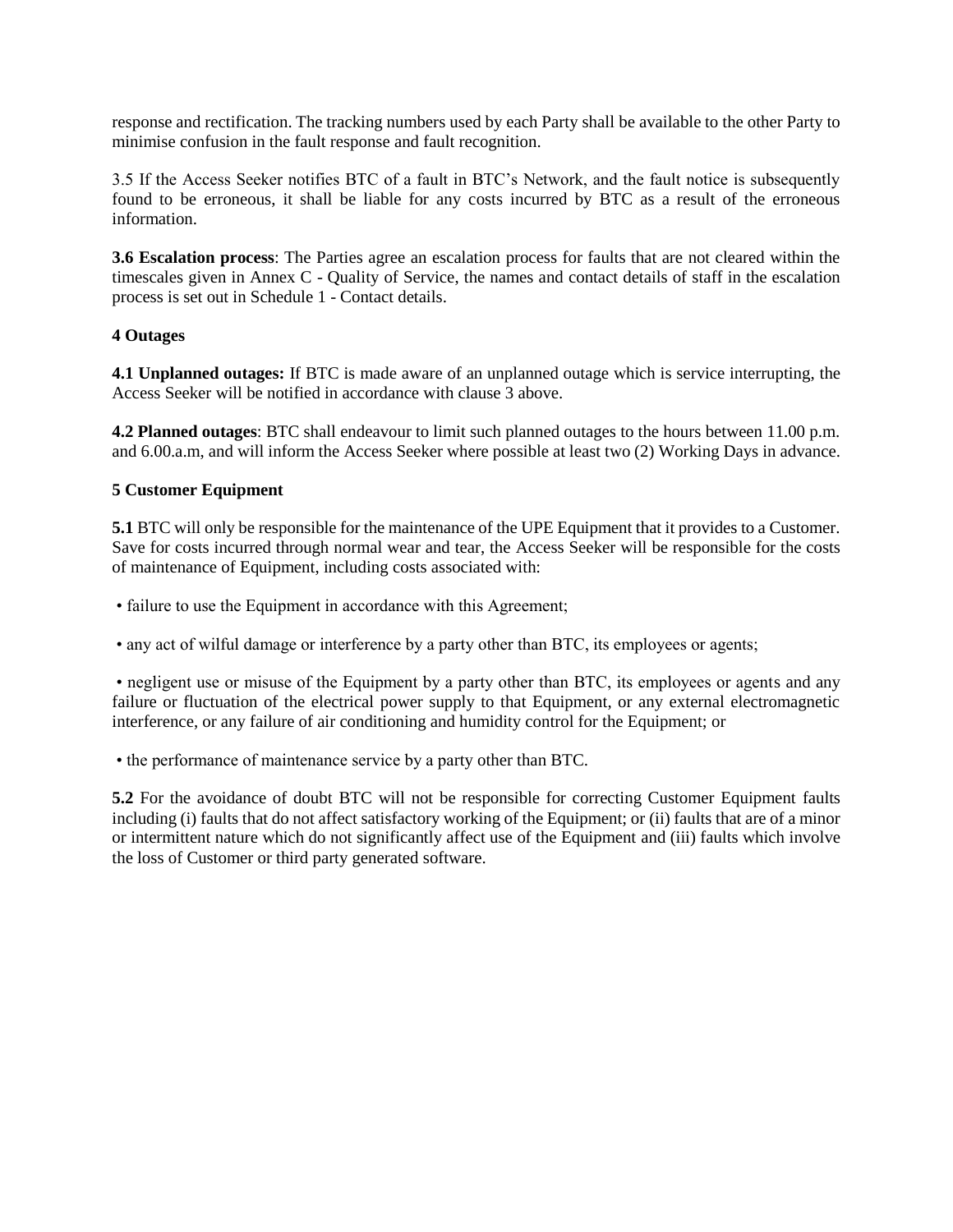## **ANNEX C QUALITY OF SERVICE**

BTC will provide the WDIA Service to the Access Seeker at the same level of Quality of Service as for its own network and customers.

BTC will use its best endeavors to meet the quality of service standards set out in this Annex C.

This Offer is subject to URCA's Quality of Service Regulations (ECS 42/2016, issued 22 December, 2016) and any future Quality of Service Regulation issued by URCA.

| <b>NFTWORK</b><br><b>PERFORMANCE</b><br><b>METRICS</b>   | <b>REPORTING</b><br><b>CRITERIA</b>                                                                                                                                                          | MINIMUM<br><b>REQUIRED</b><br><b>SERVICE</b><br><b>STANDARD</b><br>(MRSS) | <b>FORMULAF</b>                                                                                                                                                                                                                                               | <b>THE</b><br><b>STANDARD</b><br><b>ACHIEVED BY</b><br>THE LICENSEE<br><b>SHOULD</b><br><b>BF</b><br><b>REPORTED IN</b><br><b>THIS COLUMN</b> |
|----------------------------------------------------------|----------------------------------------------------------------------------------------------------------------------------------------------------------------------------------------------|---------------------------------------------------------------------------|---------------------------------------------------------------------------------------------------------------------------------------------------------------------------------------------------------------------------------------------------------------|-----------------------------------------------------------------------------------------------------------------------------------------------|
|                                                          |                                                                                                                                                                                              |                                                                           |                                                                                                                                                                                                                                                               |                                                                                                                                               |
| <b>Availability</b><br>Ref: Section 3.1<br>of Schedule 3 | The<br>percentage<br>of time the<br>network<br>achieves full<br>connectivity<br>and<br>functionality<br>during<br>the<br>Reporting<br>Period<br>calculated<br>from the data<br>in the period | Not less than<br>99.9%                                                    | $A = 100 - \frac{Tuc - Tnf}{Ts} \times 100$ (%)<br>Where,<br>$A =$ Availability<br>Tuc = Total minutes network elements are not fully<br>connected.<br>Tnf = Total minutes network elements are not fully<br>functional<br>Ts = Total service time in minutes |                                                                                                                                               |
|                                                          |                                                                                                                                                                                              |                                                                           |                                                                                                                                                                                                                                                               |                                                                                                                                               |
| Delay<br>Ref: Section 3.3<br>of Schedule 3               | The average<br>value of the<br>RTTs.<br><b>in</b><br>milliseconds                                                                                                                            | Less than<br>233<br>milliseconds                                          | $D = \frac{\sum RTTs}{12}$<br>Where,<br>$D = Delay$<br>$\Sigma$ RTT = sum of average Round Trip Times (RTTs)<br>reported by the twelve (4x3) ping -n 100<br>commands.                                                                                         |                                                                                                                                               |

## **Network Service Level Targets**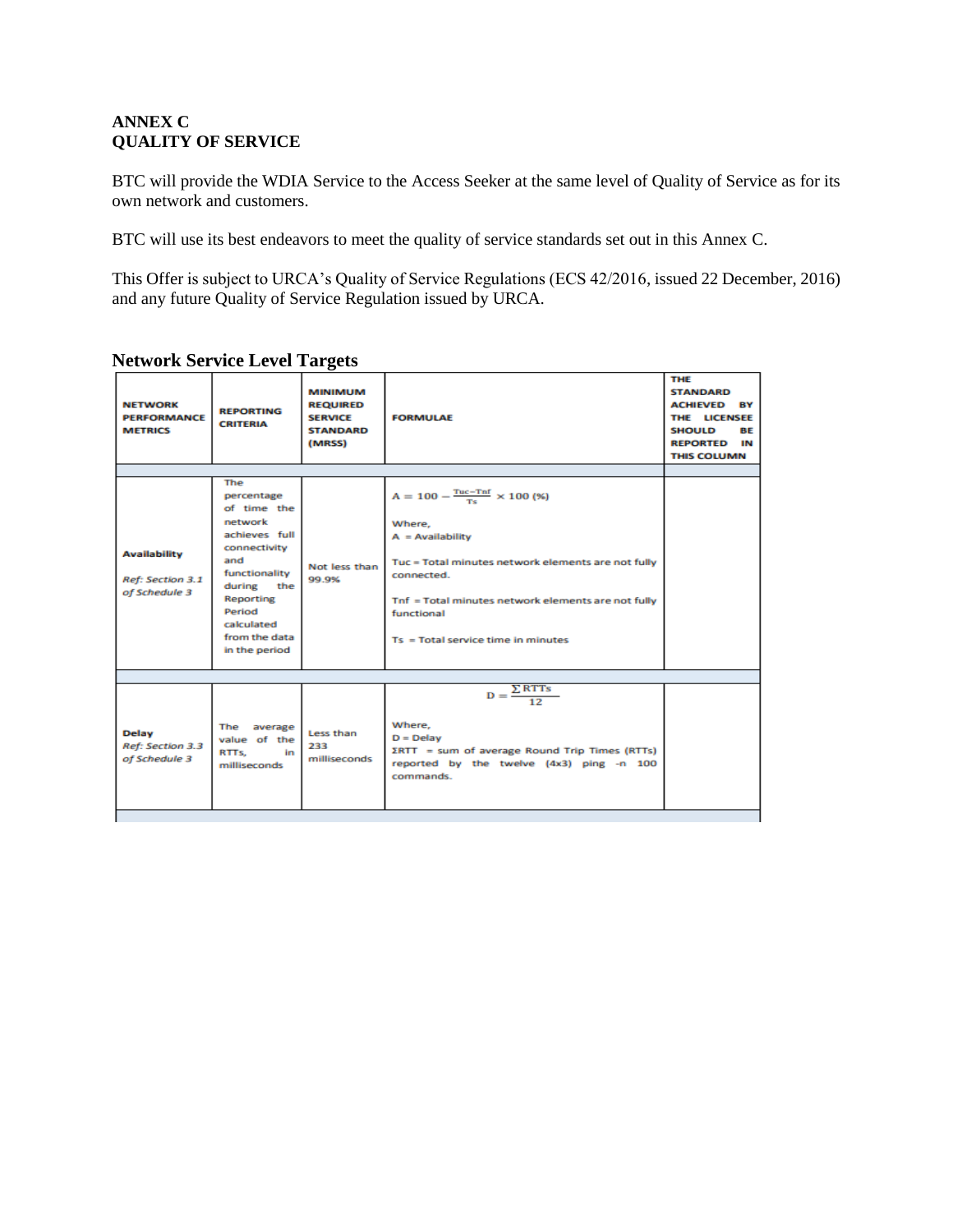| <b>NFTWORK</b><br><b>PERFORMANCE</b><br><b>METRICS</b> | <b>REPORTING</b><br><b>CRITERIA</b>                                                                                   | <b>MINIMUM</b><br><b>REQUIRED</b><br><b>SERVICE</b><br><b>STANDARD</b><br>(MRSS)       | <b>FORMULAE</b>                                                                                                                                                           | <b>THE</b><br><b>STANDARD</b><br><b>ACHIEVED BY</b><br>THE LICENSEE<br><b>BE</b><br><b>SHOULD</b><br><b>REPORTED</b><br>IΝ<br><b>THIS COLUMN</b> |
|--------------------------------------------------------|-----------------------------------------------------------------------------------------------------------------------|----------------------------------------------------------------------------------------|---------------------------------------------------------------------------------------------------------------------------------------------------------------------------|--------------------------------------------------------------------------------------------------------------------------------------------------|
| <b>Bandwidth</b><br>Ref: Section 3.4<br>of Schedule 3  | <b>The</b><br>average<br>speed<br>achieved for<br>downloading<br>and<br>uploading<br>specified test<br>files, in kbps | Not less than<br>80%<br>οf<br>bandwidth<br>agreed<br>in.<br>Service Level<br>Agreement | Bandwidth (download)<br>mean download speed<br><u>.</u><br>agreed speed<br>$\times 100$<br>and<br>Bandwidth (upload)<br>mean upload speed<br>$\times 100$<br>agreed speed |                                                                                                                                                  |

#### **1. Service restoration**

BTC shall repair faults on the WDIA Service according to the following timescales:

| Event                                | Service Affecting Fault (hours) | Service<br>Fault<br>Interrupting |
|--------------------------------------|---------------------------------|----------------------------------|
|                                      |                                 | (hours)                          |
| Parties issues Fault Notice          | T within 1                      | T within1                        |
| Requested Parties issues Fault       | T within3                       | T within1                        |
| Acknowledgement                      |                                 |                                  |
| BTC informs the Access Seeker        | T within 4                      | T within 1                       |
| of time for repair                   |                                 |                                  |
| The Access Seeker may escalate       | T after 8                       | T after 2                        |
| fault                                |                                 |                                  |
| completes fault repair<br><b>BTC</b> | best endeavors                  | best endeavors                   |
| pending tests and<br>notifies        |                                 |                                  |
| <b>Access Seeker</b>                 |                                 |                                  |
| Repair deemed completed              | 4 after R                       | 2 after R                        |
| BTC notifies Access Seeker that      | 4 after R                       | 2 after R                        |
| tests have been completed and        |                                 |                                  |
| issue is resolved                    |                                 |                                  |
| <b>Repair Updates</b>                | 2                               |                                  |

Table 1 Service restoration timescales for WDIA

 $T =$  Issue of Fault Acknowledgement

 $R =$  Repair completed by the providing operator

Any Customer Delays shall be added to the above table.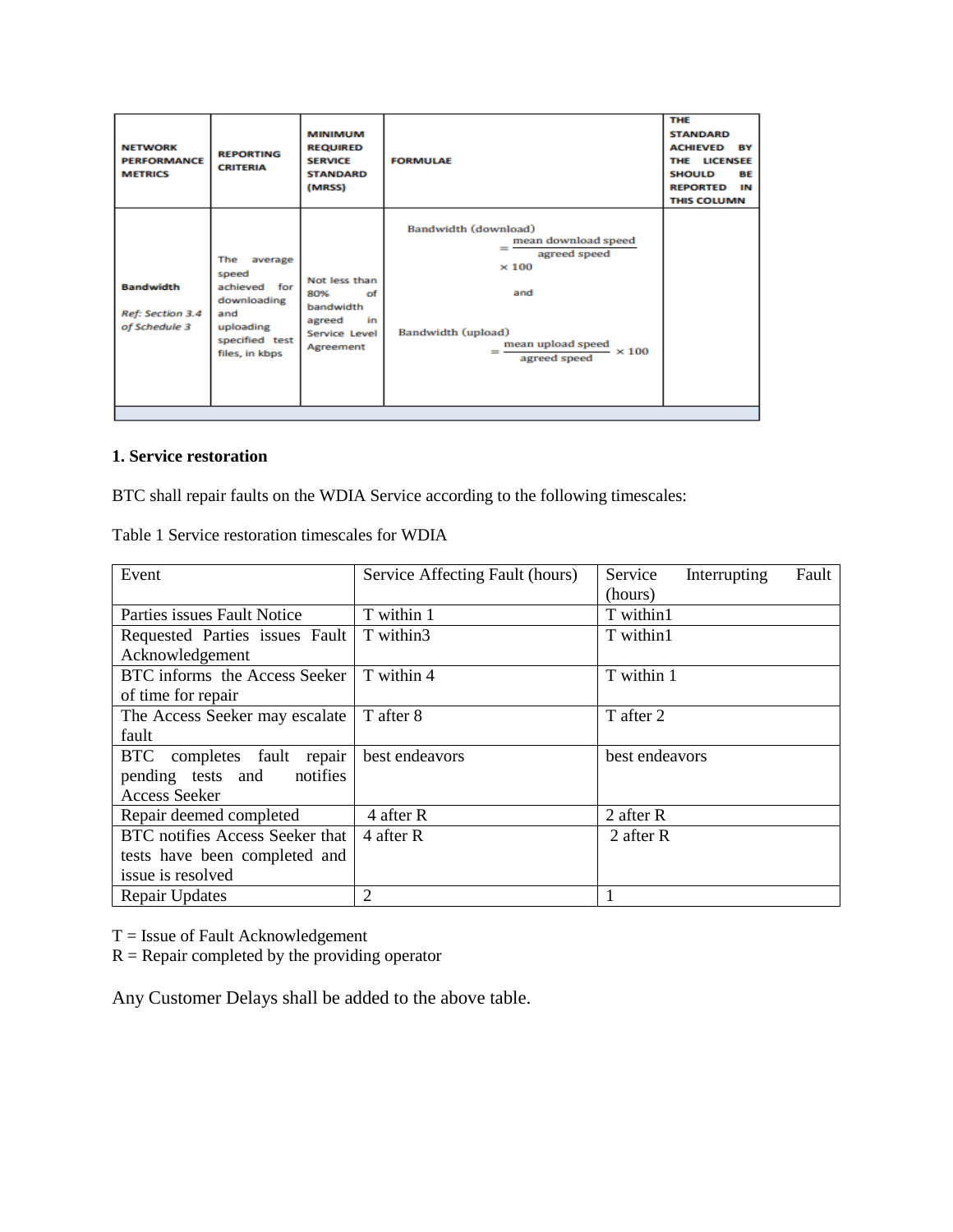## **Service Level Agreements**

| Severity Level (SL) | <b>Description</b>                                                                                                           | <b>Escalation</b>                                                                                                                                                                                                   | <b>Management Contact</b>                                                                                                                                                                                                                          |
|---------------------|------------------------------------------------------------------------------------------------------------------------------|---------------------------------------------------------------------------------------------------------------------------------------------------------------------------------------------------------------------|----------------------------------------------------------------------------------------------------------------------------------------------------------------------------------------------------------------------------------------------------|
| SL 1 (Low)          | Network<br>performance<br>is<br>degraded but most<br>business operations<br>continue.                                        | 1. After sixty $(60)$ minutes<br>from fault detection;<br>Update reports every two<br>2.<br>hours;<br>After four (4) hours<br>3.<br>of no response or<br>resolution<br>escalate to a SL2<br>fault.                  | Escalation to NOC<br>Manager.                                                                                                                                                                                                                      |
| SL 2 (Medium)       | Service<br>is<br>severely<br>degraded,<br>impacting<br>significant<br>of<br>aspects<br>Customer's<br>business<br>operations. | Thirty $(30)$<br>1.<br>minutes from<br>fault detection;<br>After<br>(60)<br>sixty<br>2.<br>minutes of no response<br>or resolution;<br>After three (3) hours of<br>3.<br>no<br>response<br><b>or</b><br>resolution. | Escalation<br><b>NOC</b><br>to<br>Manager (or<br>equivalent<br>designation)<br><b>Escalation to NOC Senior</b><br>Manager (or equivalent<br>designation)<br>Chief<br>Escalation<br>to<br>Officer<br>Technical<br>(or<br>equivalent<br>designation) |
| $SL_3(High)$        | Business operations<br>stopped<br>due<br>to<br>product or service<br>failure.                                                | Fifteen (15) minutes<br>1.<br>from fault detection;<br>2. After thirty {30) minutes<br>of<br>no<br>response<br><sub>or</sub><br>resolution;                                                                         | Escalation<br><b>NOC</b><br>to<br>Manager (or equivalent<br>designation)<br><b>Escalation to NOC Senior</b><br>Manager (or equivalent<br>designation)                                                                                              |
|                     |                                                                                                                              | 3. After sixty (60) minutes<br>no response<br>of<br><b>or</b><br>resolution.                                                                                                                                        | Chief<br>Escalation<br>to<br>Officer (or<br>Technical<br>equivalent designation)                                                                                                                                                                   |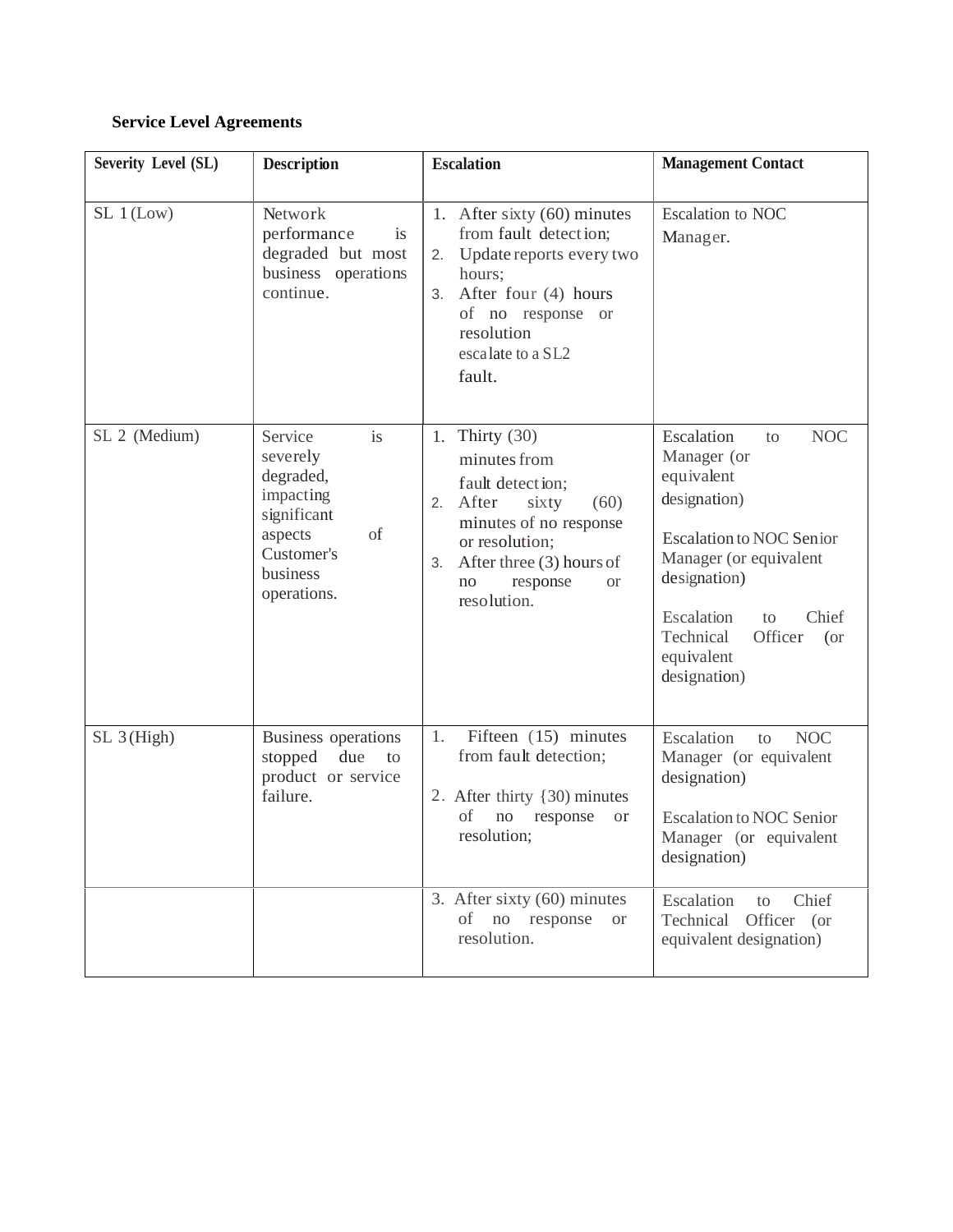## **3. Service Level Offer**

1) WDIA Service includes the SLAs outlined below:

1.1 The time frame for the installation of services is outlined in Annex A Clause C and is subject to all perquisites as outlined in the Statement of Works being met and all requisite fees paid. If BTC does not meet this timeline, BTC will grant the Access Seeker a credit equivalent to 10% of the Installation Charge. Where additional physical resources or new Facilities are required to implement service, the Installation Time will begin once those resources or Facilities have been installed and tested, and are ready for service.

1.2 Service Upgrade: BTC will aim to provide upgrades within the time specified in Annex C assuming no new Facilities or infrastructure are required. See ordering process in Annex A.

1.3 Where new Facilities or infrastructure is required based on the Statement of Works, the relevant period will begin from the date all equipment required based on the Statement of Work have been received. Once BTC has the necessary equipment in its possession, the parties will agree on an install date. Note that service delivery date is subject to clause 13 and delivery of vendor equipment where applicable. If BTC fails to meet this timeframe, the Wholesaler is entitled to a credit equal to 25% of the difference between the Charges for one month of Service at the new rate and one month of Service at the rate prior to the upgrade.

1.4 Service Provisioning Intervals Limitations: Inability to meet agreed upon timeframes will not give cause for the Wholesaler compensation if the inability is a result of:

a) unavailability of the Wholesaler's Premises to BTC at any given time during the installation period, upon twenty-four (24) hours' notice, as a result of a lack of co-operation by Wholesaler, its landlord or other third parties,

b) unsuccessful site survey including, but not limited to, need for provisioning of additional facilities and/or delays caused by third parties,

c) improper operation of Wholesaler equipment, facilities or applications, or

d) acts of God, public health pandemic, civil disorder, natural cataclysm or other occurrences beyond the reasonable control of BTC.

6) Network Availability: All services will be provided on a non-discriminatory basis in that BTC shall ensure that the technical and operational standard and quality of the service supplied under this Agreement are of equal quality to BTC's equivalent services. BTC outlines its service levels for WDIA services in this Annex.

7) Time to Repair: BTC will use best efforts to maintain its overall network quality, and commits to restoring all Wholesaler faults at the same time it restores BTC network.

BTC will provide a dedicated 24/7 support service for fault resolution (NOC) with an emergency contact. Immediate notification of faults and early notification of planned downtime will be sent to the Customer. All downtime is expected to be resolved in a timely and efficient manner.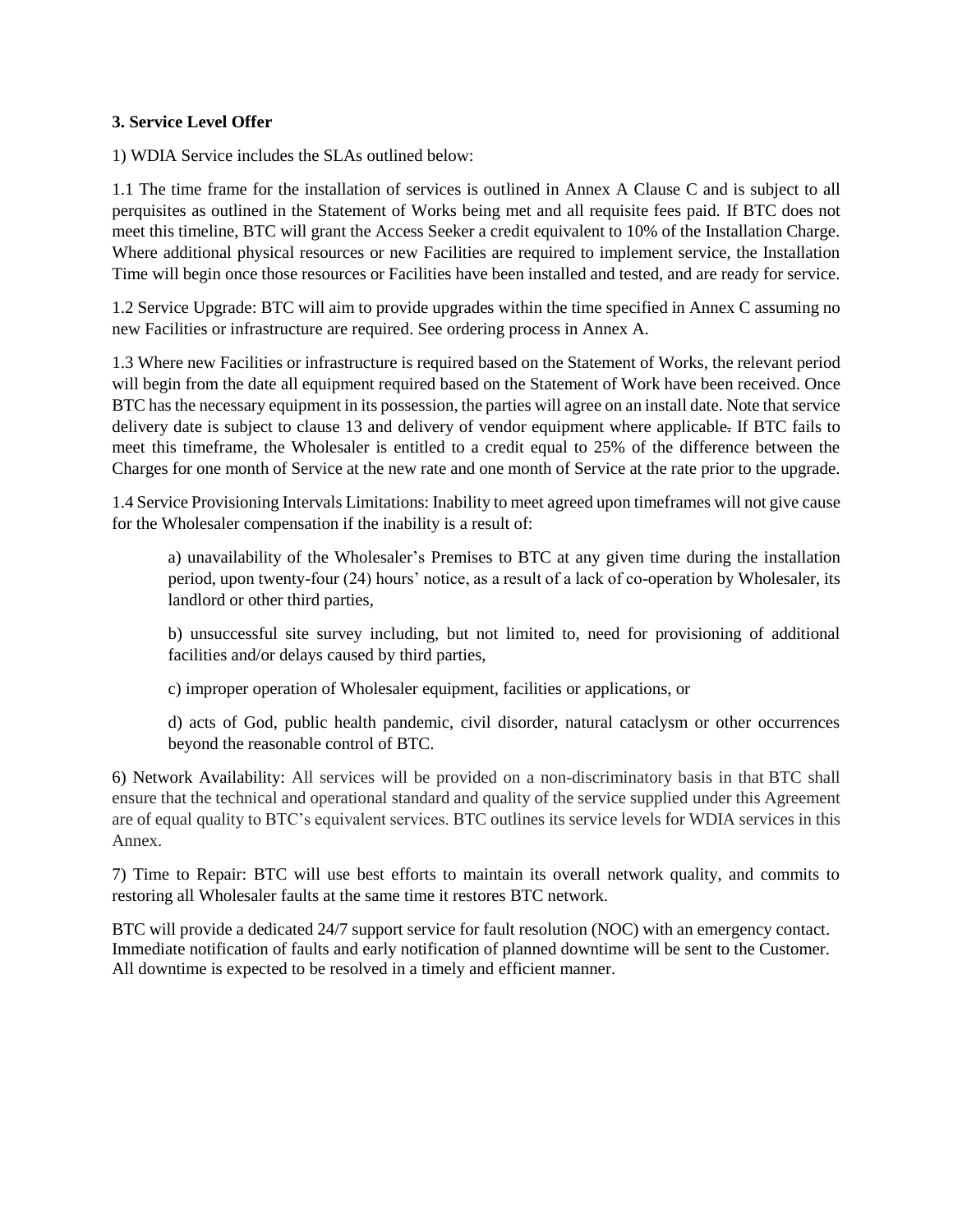## **ANNEX D**

#### **PRICING**

4.1 Subject to URCA's approval the price and non-price terms of BTC's WDIA Service may be updated from time to time.

Pricing of service includes a one-time non-recurring charge and a monthly recurring charge for the services received.

The table below list the prices of BTC's current WDIA bandwidth offering on a monthly basis). All upgrades are subject to a one-time, non-recurring cost for upgrading bandwidth services.

| Speed   | <b>Monthly Recurring Rates</b> |
|---------|--------------------------------|
| (Mbp/s) |                                |
| 30      | \$1,023.00                     |
| 50      | \$1,549.00                     |
| 75      | \$2,208.00                     |
| 100     | \$2,866.00                     |
| 150     | \$4,183.00                     |
| 200     | \$5,499.00                     |
| 250     | \$6,816.00                     |
| 350     | \$9,499.00                     |
| 500     | \$13,399.00                    |
| 750     | \$19,982.00                    |
| 1,000   | \$26,565.00                    |
| 2,000   | \$52,898.00                    |
| 10,000  | \$263,561.00                   |
|         |                                |

#### **Monthly Recurring Charges**

#### **One-time Non-Recurring Charges**

**4.2 Installation Charges** –Installation of services at a location with intact infrastructure, subject to clause 13, services will be installed within five (5) business. Final installation time is dependent on the outcome of the Site Survey and whether any additional work is required as stated in the Statement of Works (SoW).

**4**.**3 Non-Recurring Charges** – These charges include the costs associated with installation, upgrades and equipment charges and is determined on a case-by-case basis, after a site survey is conducted. The results of the site survey will be presented to the Access Seeker in a Statement of Works. The Statement of Works will include an itemized estimate of the cost and projected time to complete install. Where a price has not been explicitly stated in the tables below, the charges paid by the Access Seeker must be cost-based and BTC must provide verifiable evidence of the cost it has incurred in procuring the equipment.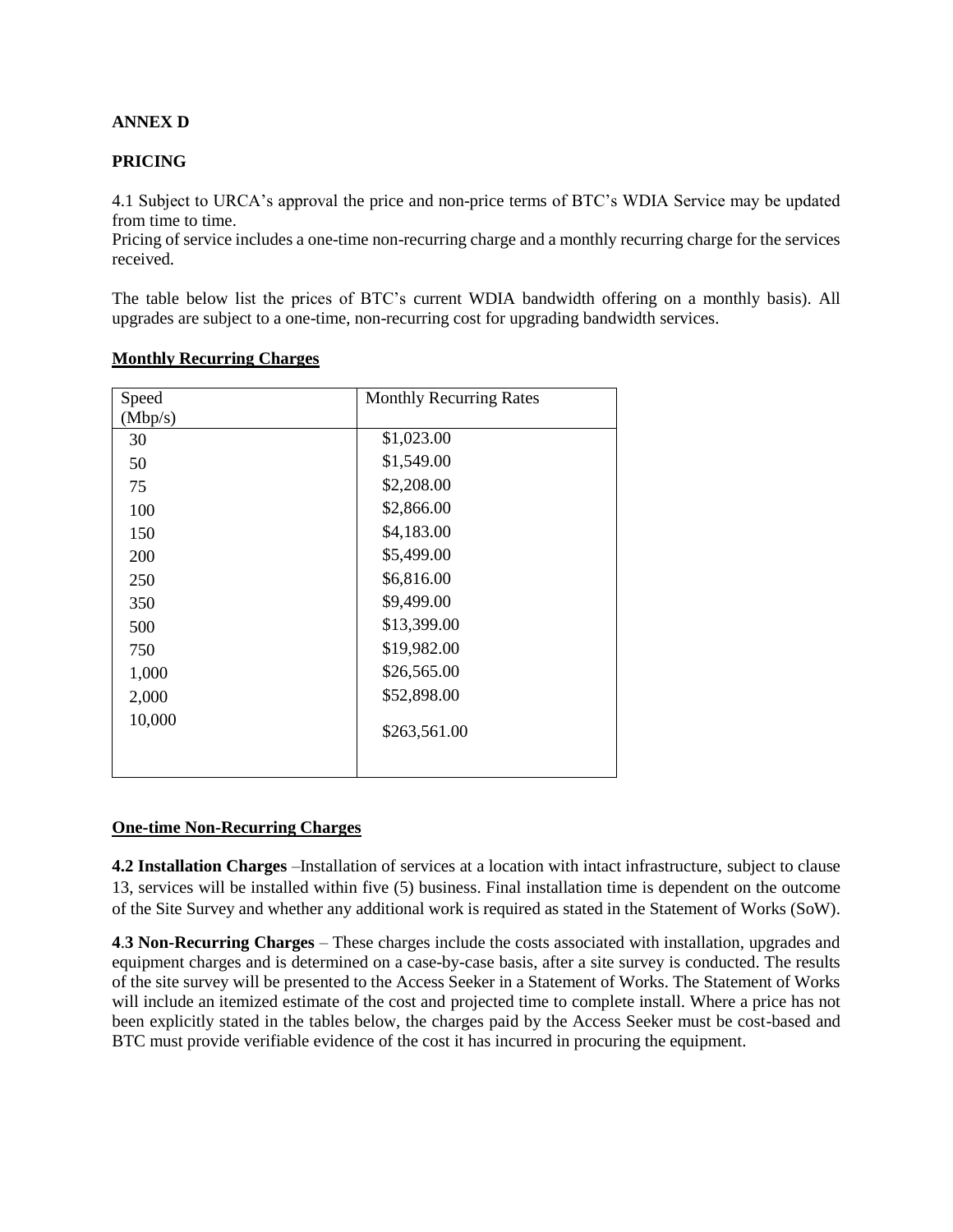## **Tables of non-recurring charges:**

| Labour and install                            | Costing       |
|-----------------------------------------------|---------------|
| Labour: construction                          | \$25 per hour |
| $\vert$ Labour – configuration                | \$35 per hour |
| Per Diem                                      | \$85          |
| Logistics and Travel Expenses & Accommodation | Market prices |

| Equipment                         | Costing                                                                      |  |  |
|-----------------------------------|------------------------------------------------------------------------------|--|--|
| Cisco Switch (solution dependent) | Dependent on duty inclusive market price and<br>availability from the Vendor |  |  |
| Fiber unit cost per foot          | \$1.38                                                                       |  |  |
| Network Switch                    | Market rate                                                                  |  |  |
| Interface Card                    | Market rate                                                                  |  |  |
| Patch Panel                       | Market rate                                                                  |  |  |

**4.4 Construction Cost** – The cost associated with build out (of infrastructure) is dependent upon the site survey, and the subsequently derived Statement of Works which is then provided to the Access Seeker, setting out the cost for installation inclusive of equipment charges and availability date and is subject to clause 13 the timeline for installation once all deposits and required payments are made.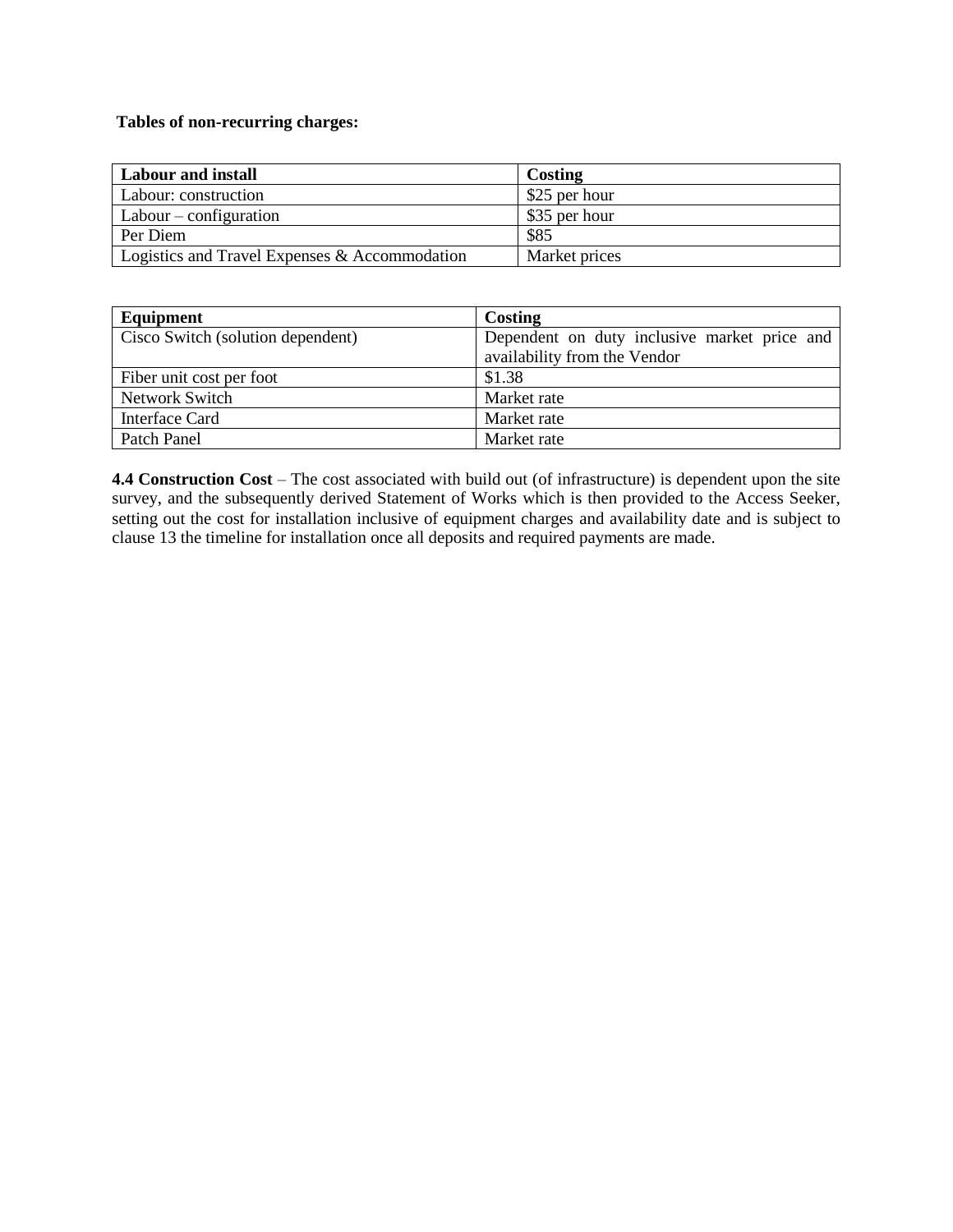## **ANNEX E**

#### **BILLING PROCESS AND DISPUTE RESOLUTION**

#### **Charging principles**

1.1 Delivered services and related installation and usage charges for the WDIA Service will be invoiced according to the principles and procedures defined in this Annex. The value of charges will be calculated using the prices as defined in Annex D – WDIA Price List together with the determined NRC.

1.2 Access Seeker shall be responsible for billing its own Customers and for the collection of debts from its own Customers.

#### **2 Billing process**

2.1 Recurring rental charges will be invoiced in arrears with installation and activation and any other oneoff charges will be invoiced in advance.

2.2 BTC shall issue to the Access Seeker within thirty (30) Calendar Days of each billing period an invoice in writing or in such electronic form as may be agreed from time to time.

2.3 The billing period is a calendar month unless otherwise determined by BTC and notified to the Access Seeker in advance.

2.4 BTC may send invoices by way of email on the date of issue of the invoice.

#### **3 Payment process**

3.1 Subject to Clause 5 of Annex E, the Access Seeker shall pay the full undisputed amount of the invoice no later than twenty (20) Working Days from the date of issue of the relevant invoice. For the avoidance of doubt, the Access Seeker shall pay this amount to BTC regardless of whether the Access Seeker has received payment from its Customers.

3.2 In addition to exercising any rights, BTC has at law or under the Agreement, where an undisputed amount is outstanding and remains unpaid for more than seven (7) calendar days after it is due for payment, BTC reserves the right to make a formal demand for payment of all amounts due and owing at the time.

3.3 Payments are deemed to be received on the date the payment is received by BTC, unless the payment is subsequently dishonored, in which case, payment is deemed not to have been received until cleared funds are received by the BTC together with all dishonored fees and charges.

3.4 If the Access Seeker does not pay a sum payable by the due date, BTC may charge a penalty on the amount from time to time outstanding in respect of that overdue sum for the period beginning on its due date and ending on the date of the receipt of the overdue sum by BTC (both before and after judgement) in accordance with this clause. The Access Seeker agrees to pay the penalty on demand.

3.5 The penalty shall be calculated as 1.5 per cent of the overdue sum for each month or part month that the sum is overdue. Where a penalty in respect of any due and unpaid amount is due to BTC, BTC may add the amount of such penalty to its next invoice.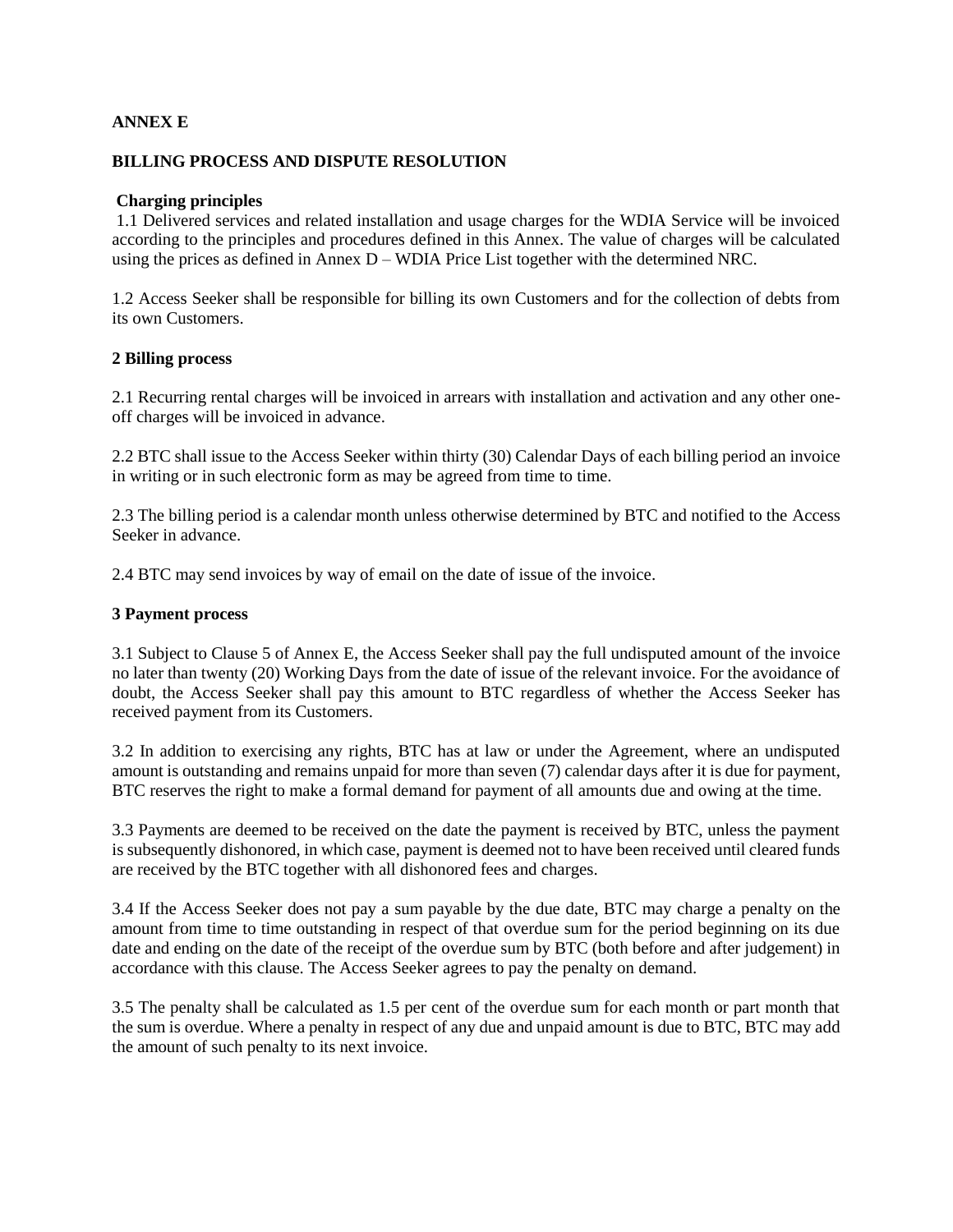#### **4 Billing errors**

4.1 If the Access Seeker discovers an error in an invoice given by BTC, it shall notify BTC as soon as practicable. Upon investigation and verification, BTC shall make the adjustment necessary to correct that error in its next invoice.

4.2 If BTC has omitted or miscalculated charges from an invoice, BTC may include or amend (respectively) those charges in a later invoice, as long as BTC is able to substantiate these charges to the Access Seeker and the inclusion or amendment is made within twelve months of the issuing of the invoice.

4.3 If the Access Seeker makes an overpayment in error, it shall notify BTC accordingly within thirty calendar days of the date on which the overpayment was made with sufficient details for BTC to be able to identify the overpayment. If BTC verifies the overpayment, BTC will credit the Access Seeker's account within two  $(2)$  working days and provide evidence thereof.

4.4 Notwithstanding any other provision in this Annex E, a penalty shall not accrue or become payable in respect of sums added to an invoice in error.

4.5 The Parties acknowledge that invoices cannot be warranted as being free from errors.

## **5 Billing Disputes**

5.1 Where a Party (the "Disputing Party") disputes the invoice of BTC, the Disputing Party shall send a written "Notice of Dispute" within ten (10) Working Days of the date of receipt of the disputed invoice to BTC. Failure to submit a Notice of Dispute within the ten (10) Working Day period shall be deemed to be indisputable confirmation of the correctness of the invoice.

5.2 The Notice of Dispute must:

- clearly identify aspects of the invoice being disputed; and
- state the specific reason(s) with reference to the information required.

5.3 If BTC determines that the information is insufficient to identify the disputed amount, BTC shall request and the Disputing Party must supply within three (3) Working Days of such request the relevant evidence and indicate the discrepancy in BTC's invoice.

5.4 The Disputing Party's unavailability of records shall not constitute an acceptable basis for disputing an invoice under this Agreement and any Notice of Dispute issued on that basis shall not be valid.

5.5 The Parties shall endeavor to settle amicably any such Billing Dispute and shall use reasonable efforts to agree upon an escalation procedure. If the Parties fail to resolve their Billing Dispute for any reason within five (5) Working Days of BTC's receipt of the information submitted under Clause 5.2 or within ten (10) Working Days of BTC's receipt of the Notice of Dispute, whichever shall first occur, Access Seeker shall issue a "Notice of Failure of Dispute Resolution" within five (5) Working Days.

5.6 In the Notice of Failure of Dispute Resolution, the Disputing Party shall be required to state a date and venue for its respective appointed Executives or appointed delegates to meet. The date of such meeting shall be not more than five (5) Working Days after the date the Notice of Failure of Disputed Resolution is issued. If the Dispute is not resolved with ten (10) Working Days of such meeting, the Executives or delegates shall refer such Dispute for investigation and determination to URCA.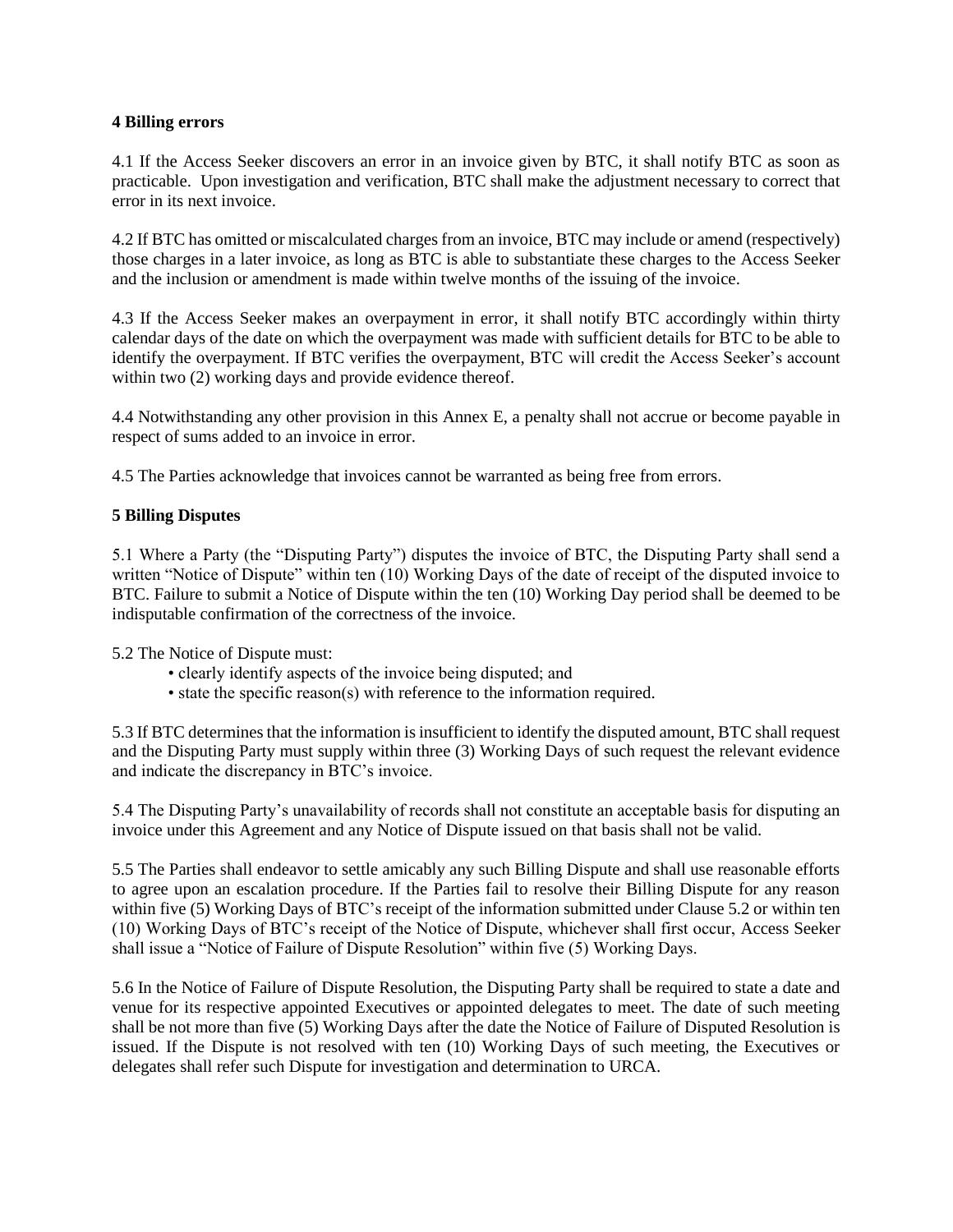5.7 For the avoidance of doubt in the event a billing dispute has been raised by the Access Seeker the Access Seeker is obligated to pay the undisputed amounts in accordance with clause 3.1.

## **6 Billing Representatives**

6.1 Enquiries relating to billing, collecting and settlement arrangements must be directed to the nominated billing representative of the other party as identified in Schedule 1 – Contact Details. Billing dispute notices must be sent to these representatives.

6.2 Either Party may at any time nominate another or alternate billing representative.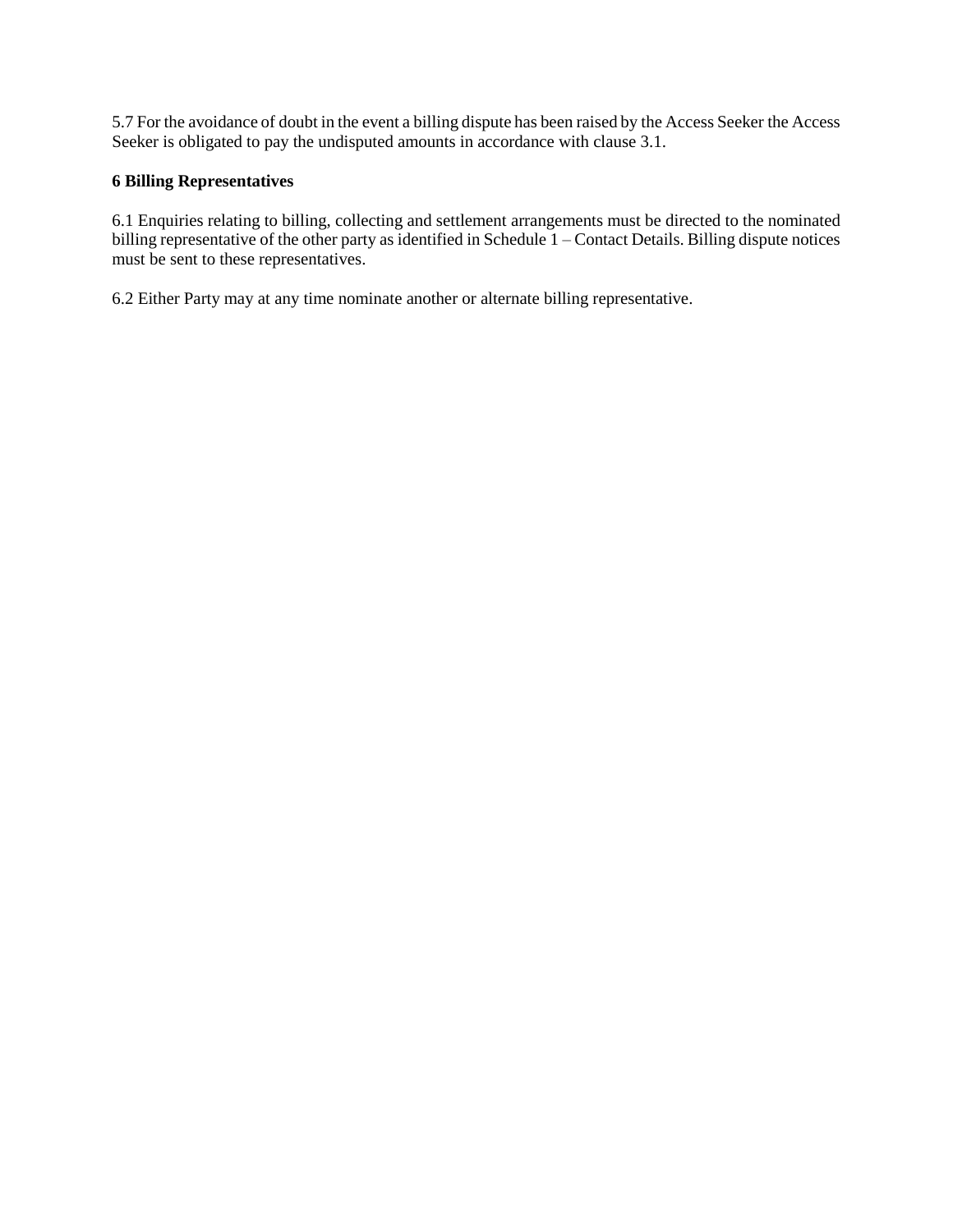## **ANNEX F**

## **DISPUTE RESOLUTION PROCESS**

#### **1. General Process**

1.1 The Parties will encourage their staff and employees to resolve Disputes that arise in the provision of WDIA Services at the lowest practical levels in their respective organization.

1.2 Notwithstanding Clause 1.1, the Parties will instruct their staff and employees to escalate Disputes that are not expeditiously resolved at lower working levels.

1.3 Nothing in this Annex shall reduce the Parties' rights to redress under the Laws of The Bahamas.

1.4 The Parties shall continue to be bound by the obligations in this Agreement while any dispute between them is being resolved by the processes set out in this Annex F, Dispute Resolution Process.

#### **2 Escalation of Disputes**

2.1 Either party may escalate a dispute to a higher level in the Dispute resolution hierarchy outlined in the table below. Although it is expected that Disputes that cannot be resolved at one level in the Dispute Resolution hierarchy should be escalated to the next higher level, a Party may decide to escalate the Dispute more rapidly if in its consideration the severity and potential impact of the Dispute on the provision of the WDIA service and on Customers warrants such accelerated escalation.

#### **Table 1 Dispute resolution process**

| Level in Dispute Resolution<br>Hierarchy | Description                                                                                  | Disputes that are typically expected to be<br>resolved at this level                                                                                                                    |
|------------------------------------------|----------------------------------------------------------------------------------------------|-----------------------------------------------------------------------------------------------------------------------------------------------------------------------------------------|
| 1. (Lowest)                              | Operational level -<br>involving<br>the<br>operational staff<br>of<br>each Party up to Field | Operational disputes associated with the<br>interpretation and implementation of<br>detailed operating processes and practices                                                          |
|                                          | Supervisor level                                                                             |                                                                                                                                                                                         |
| 2.                                       | Management level -<br>involving the managers<br>in charge of operational<br>units            | Operational disputes escalated from the<br>Operational level                                                                                                                            |
| 3.                                       | Senior<br>management<br>level                                                                | All<br>associated<br>the<br>disputes<br>with<br>implementation of the<br>Agreement,<br>including disputes arising in the course of<br>negotiations to change or amend the<br>Agreement  |
| 4.                                       | Executive<br>level<br>involving<br>Executives<br>of each Party                               | associated<br>All<br>disputes<br>with<br>the<br>implementation of the<br>Agreement,<br>including disputes arising in the course of<br>negotiations to change or amend the<br>Agreement. |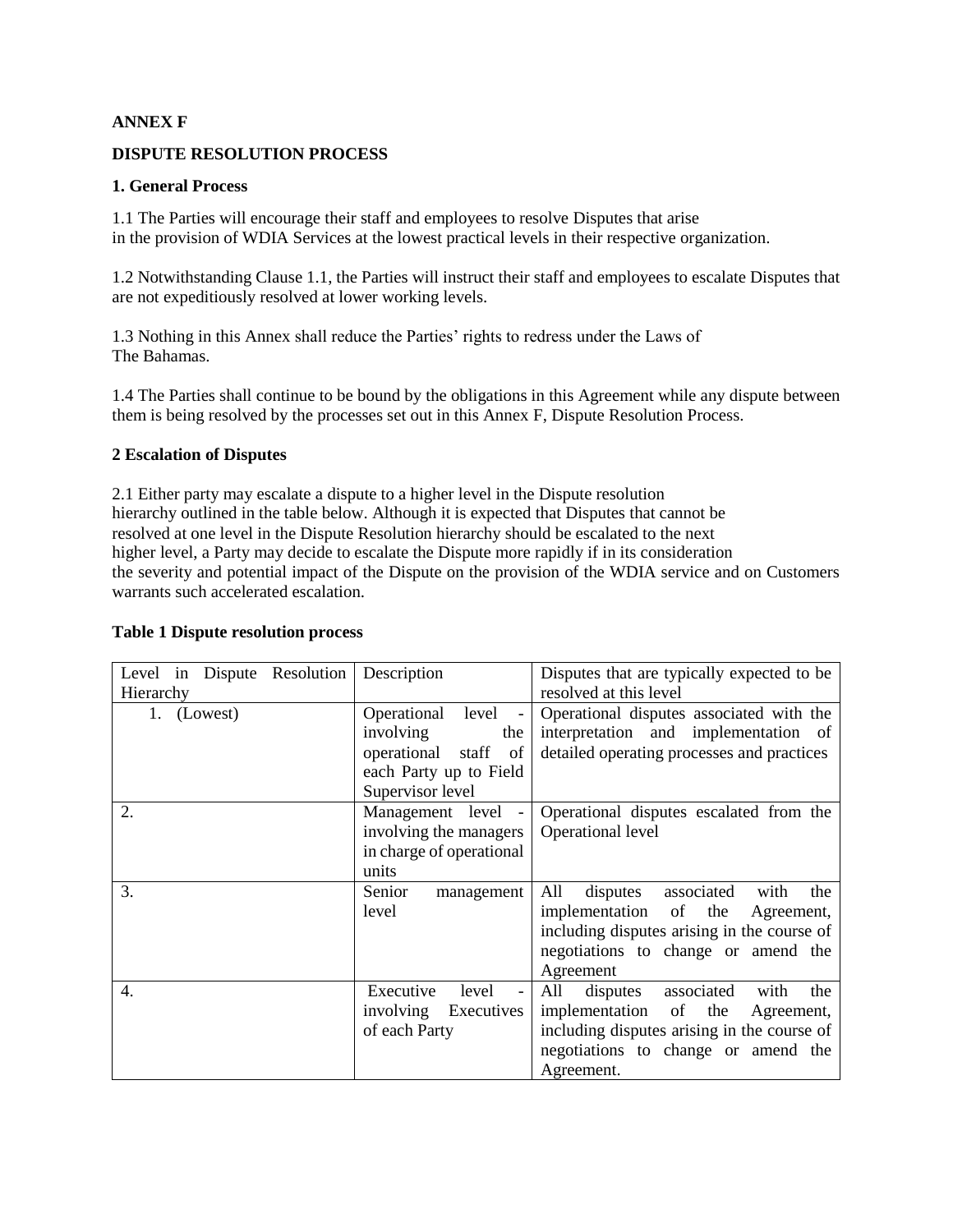|                | Independent third party   Disputes that the Parties cannot resolve |
|----------------|--------------------------------------------------------------------|
| including URCA | requiring, in the view of one or both of                           |
|                | them, the involvement of an independent                            |
|                | Arbitrator, Mediator, or URCA.                                     |

## **3. Resolution of Disputes at Executive level**

3.1 Either Party may escalate a dispute to the Executive level if it appears that there is little likelihood of middle and senior management (stages 2 and 3) resolving the matter and where the gravity and potential impact of the dispute on the timely provision of WDIA Services warrants such an escalation.

3.2 The Executives shall adopt whatever process for examining and, if possible, resolving the dispute as appears to them to be appropriate having regard to the nature and complexity of the issues associated with the dispute and its possible means of resolution.

#### **4. Independent Arbitration and Mediation**

4.1 Should the Executives of the Parties fail to reach unanimous agreement in the determination of any Dispute referred to them within fourteen (14) Working Days of such referral, the Parties undertake to meet promptly and consider whether or not the Dispute should be referred to Arbitration or Mediation. If the Parties agree in writing that the Dispute should be referred to Arbitration or Mediation, such dispute will be determined by Arbitration or Mediation in accordance with the remaining provisions of this clause, and either Party may then file a request for Arbitration or Mediation. If the Parties fail to reach an agreement in writing to refer the Dispute to Arbitration or Mediation within a period of two (2) Working Days of meeting pursuant to

this Clause, then either Party will be entitled to commence litigation proceedings against the other Party or to refer the Dispute to URCA under Clause 5 of this Annex.

4.2 Notwithstanding anything to the contrary contained in this Clause 4, neither Party shall be precluded from obtaining interim relief from a court of competent jurisdiction pending the decision of an arbitrator or mediator appointed pursuant to this Clause. In the event of a reference to the arbitration panel or to a mediator, both Parties shall compile a detailed dispute report which shall include origin, nature, extent, issues and any proposals for resolution and make their respective reports available to the arbitrators and each other within fourteen (14) Working Days of the referral.

4.3 The Arbitration Panel shall consist of two (2) members, both of whom shall be appointed in accordance with the provisions of the Arbitration Act Chapter 180. The Arbitration Panel shall, in accordance with the Arbitration Act, decide upon and give directives as to all matters of procedure to be followed by the Parties in resolving the Dispute and who shall bear the costs of the Arbitration. The decision of the Arbitrator shall be final and binding and may be made an order of court.

4.4 As an alternative to Arbitration, both parties may agree to appoint a Mediator whose task will be to broker an agreement between the parties. The Mediator will be chosen as set out in Clauses  $4.2 - 4.3$ , and the Parties will be bound by any agreement made by the Parties resulting from the Mediation. The Parties may request URCA to act as the Mediator.

4.5 The Parties agree to keep the Arbitration or Mediation, including the subject matter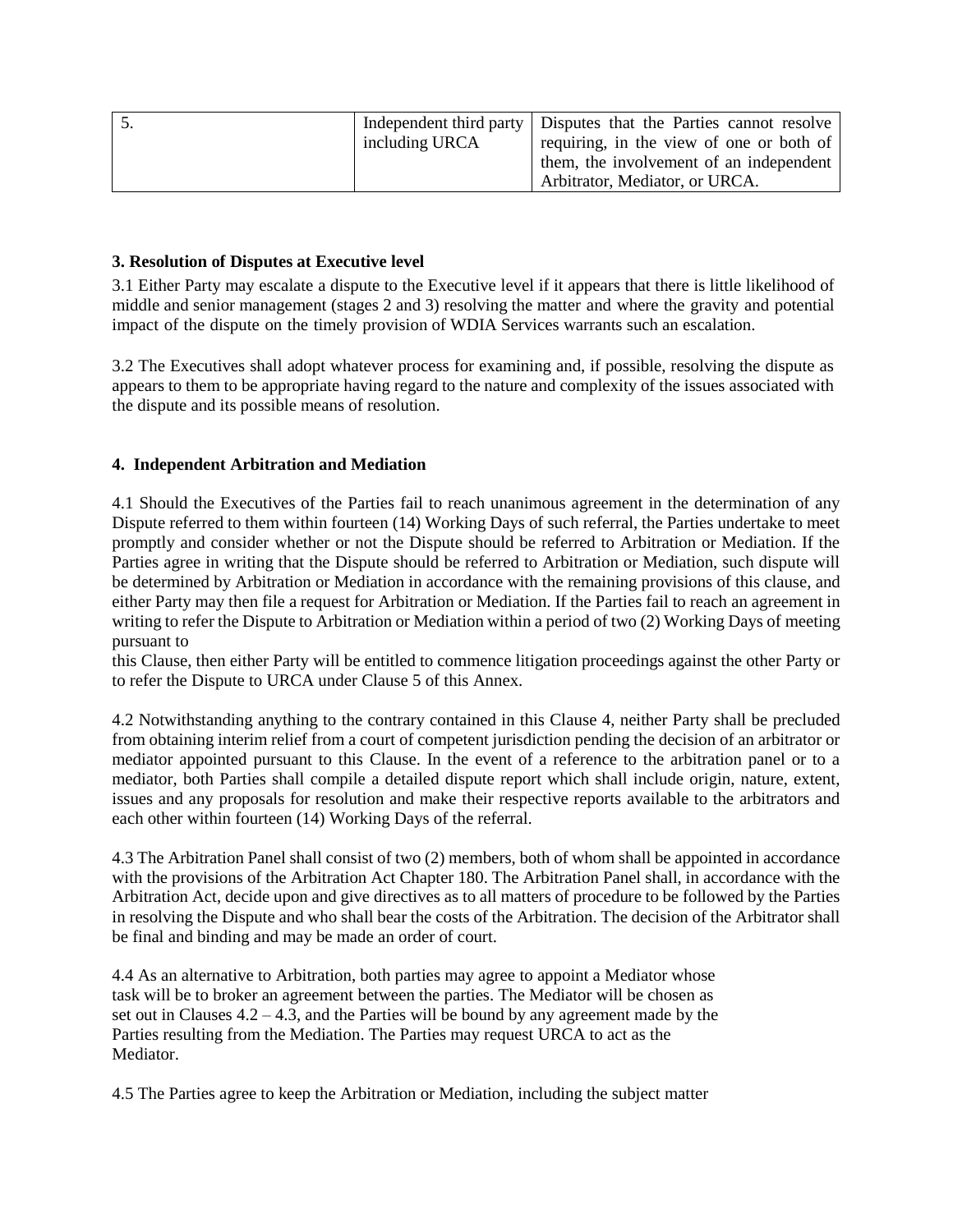of the Arbitration or Mediation and the evidence heard during the Arbitration or Mediation, confidential and not to disclose the Arbitration or Mediation, its subject matter and the evidence heard to anyone except in the event that the decision is made by an order of court or of URCA, in which case the Arbitration or Mediation, its subject matter and the evidence heard may be revealed to the relevant court or to URCA.

## **5 Reference to URCA**

5.1 After the expiry of thirty (30) Working Days after a dispute has been referred to the Executives under Clause 4, step 4 in the table above, the Executives having agreed that a dispute should be referred to URCA, both Parties shall refer the dispute to URCA. Each Party will bear its own costs of the reference of any dispute to URCA. The Parties shall follow the processes and timescales set out by URCA in any regulations relevant to dispute resolution.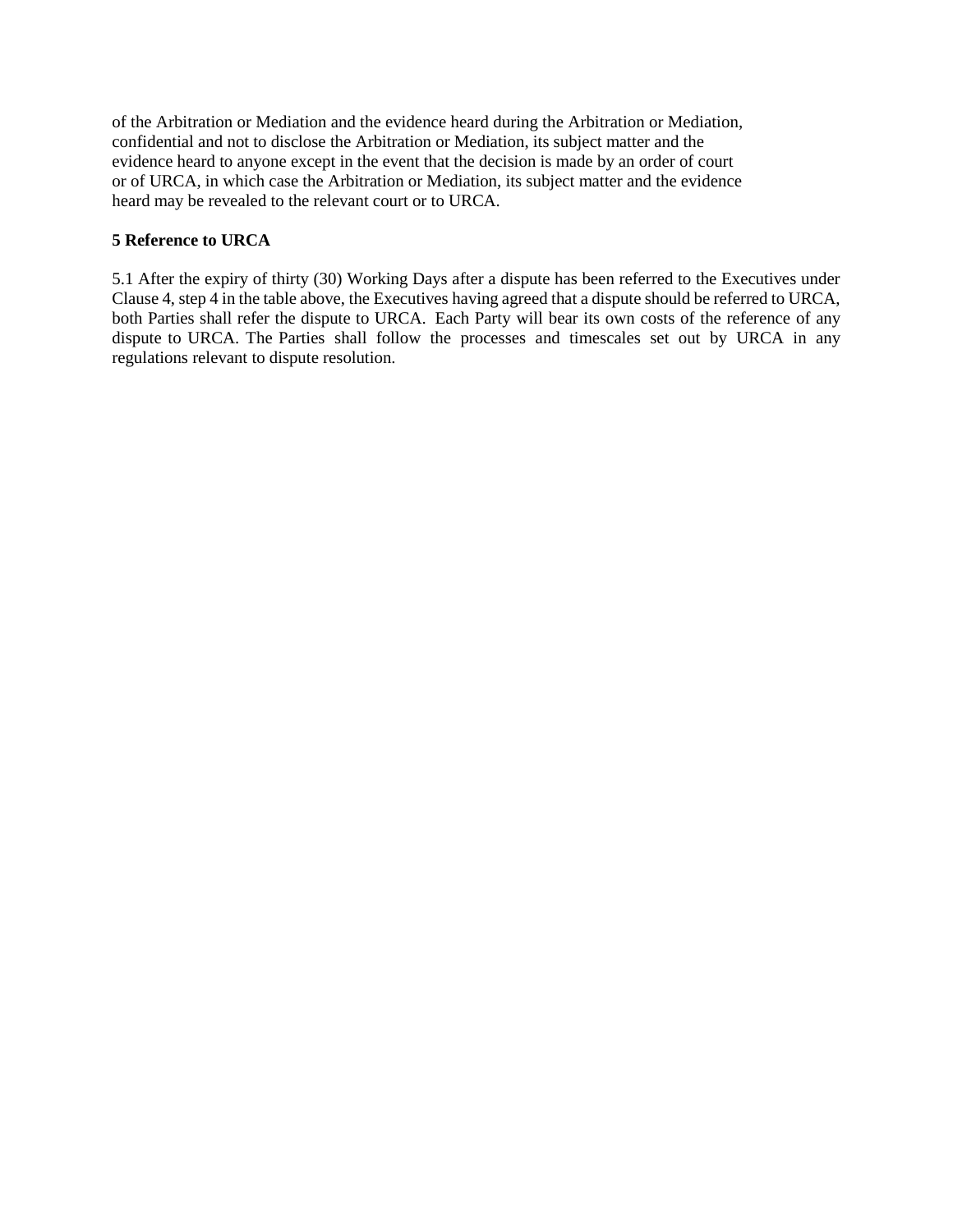#### **ANNEX G**

#### **DEFINITIONS**

"Access Seeker" means a Licensed Operator of a public electronic network or public electronic services that requests or is provided with the Wholesale Direct Access Service by BTC.

"Arbitrator" means a person appointed under Annex F to decide how a Dispute between the Parties should be resolved.

"Breach Notice" means a notice set out in the Main Terms and Conditions Clause 12.1 sent by one Party to the other Party specifying a breach of the terms of this Agreement by the other Party, a period of time for its remedy and the consequences of a failure to remedy the breach as set out in Clause 12.2.

"Calendar Day" means a period of twenty-four (24) hours ending at midnight including weekends and public holidays.

"Customer" means a party which has subscribed to a Licensed Operator for the provision of dedicated internet access, but which is not, for the purposes of this Agreement, a Licensed Operator.

"Customer Delay" means any delay in meeting the standards set out in Annex C, for ordering, provisioning, delivery and fault repairs which is due wholly or partly to the Access Seeker or its Customers for whom the service is being performed.

"Demarcation Point" means the physical point at which the responsibility for the service delivery infrastructure passes from the Service Provider to the Access Seeker.

"WDIA Order Form" means the WDIA order form document containing the particulars of the Access Seeker and the WDIA Services requested. See Annex A.

"Disputing Party" means a Party disputing an invoice raised by the Invoicing Party under Annex E.

"Fault" means a condition that causes a Network to operate other than intended or to cease operating altogether.

"Fault Rectification" means the correction of a Fault.

"Fault Response" means the action of responding to a Fault, and includes responding remotely using electronic monitoring systems, and physical response at the location where the Fault is situated.

"Force Majeure" has the meaning ascribed to it in the Main Terms and Conditions Clause 13.

"Force Majeure Notice" has the meaning ascribed to it in the Main Terms and Conditions Clause 13.

"Intact Service" means a location which requires no further equipment, infrastructure or any physical change at the customer's UPE to complete the customer's order.

"Invoiced Party" means the Party which receives an invoice from the other Party.

"Invoicing Party" means the Party which issues an invoice to the other Party.

"Licensed Operator" means an organization licensed by URCA to provide telecommunication services.

"Mediator" means a person appointed under Annex F Clause 4.

"Network" means a network established for the conveyance of telecommunications traffic to and from Customers.

"Notice of Failure of Dispute Resolution" means a notice issued under Annex F.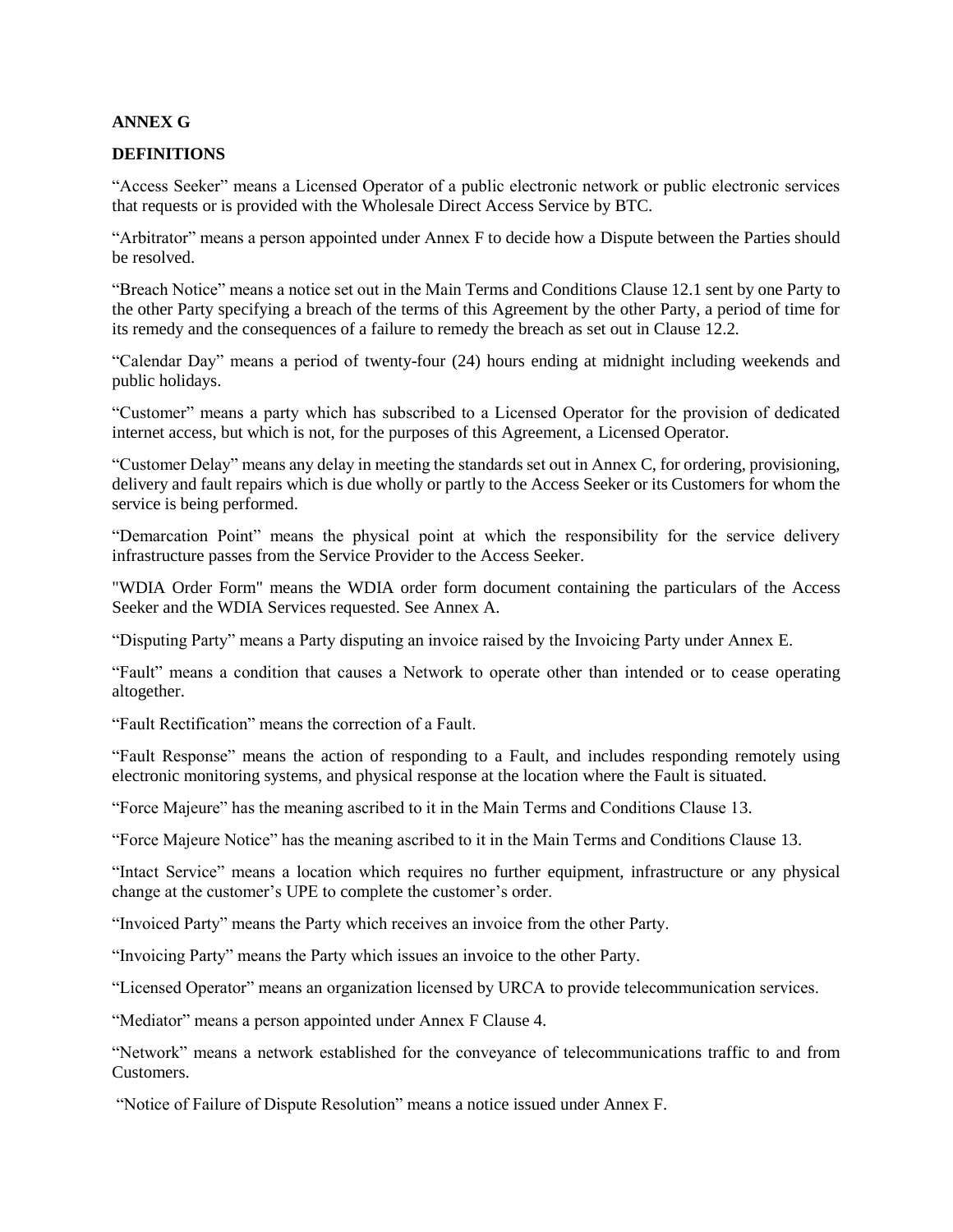"Order" means a contractual request made by the Access Seeker for the provision of services to a customer submitted in accordance with Annex A.

"OLO" means an "Other Local Operator" who is a licensed operator providing telecommunications services to residential and business customers using its own and leased wholesale facilities.

"Party" means the signatories to this Agreement.

"POP" means a Point of Presence which is a base station or a data Centre of a Licensee.

"Renewal Term" means the year to year period following the initial term of this Agreement.

"Service Address" means the physical location of the Access Seeker where services are to be provided by BTC.

"Service Start Date" means the one (1) day following the Access Seeker's acknowledgment of the connection of the service.

"SLA" means the service level agreement set out in the Main Terms and Conditions Clause 3 and Annex C of this Agreement.

"Special Installation Charges" means miscellaneous charges associated with the installation of WDIA Services at the Access Seeker's POP.

"Unforeseen Circumstances" means an unexpected event that prevents the installation of services from continuing normally, this includes, but is not limited to weather conditions, industrial action, supply chain interruptions and travel logistics.

"UPE" means the demarcation switch provided by BTC for the delivery of WDIA to an Access Seeker's or OLO's POP.

"URCA" means the Utilities Regulation and Competition Authority or any successor body.

"Access Seeker" means a licensed service provider or OLO who leases wholesale services to provide telecommunications services to downstream residential and business customers.

"Working Day" means a period of twenty (24) hours ending at midnight excluding weekends and public holidays. A weekend is defined as Saturday and Sunday.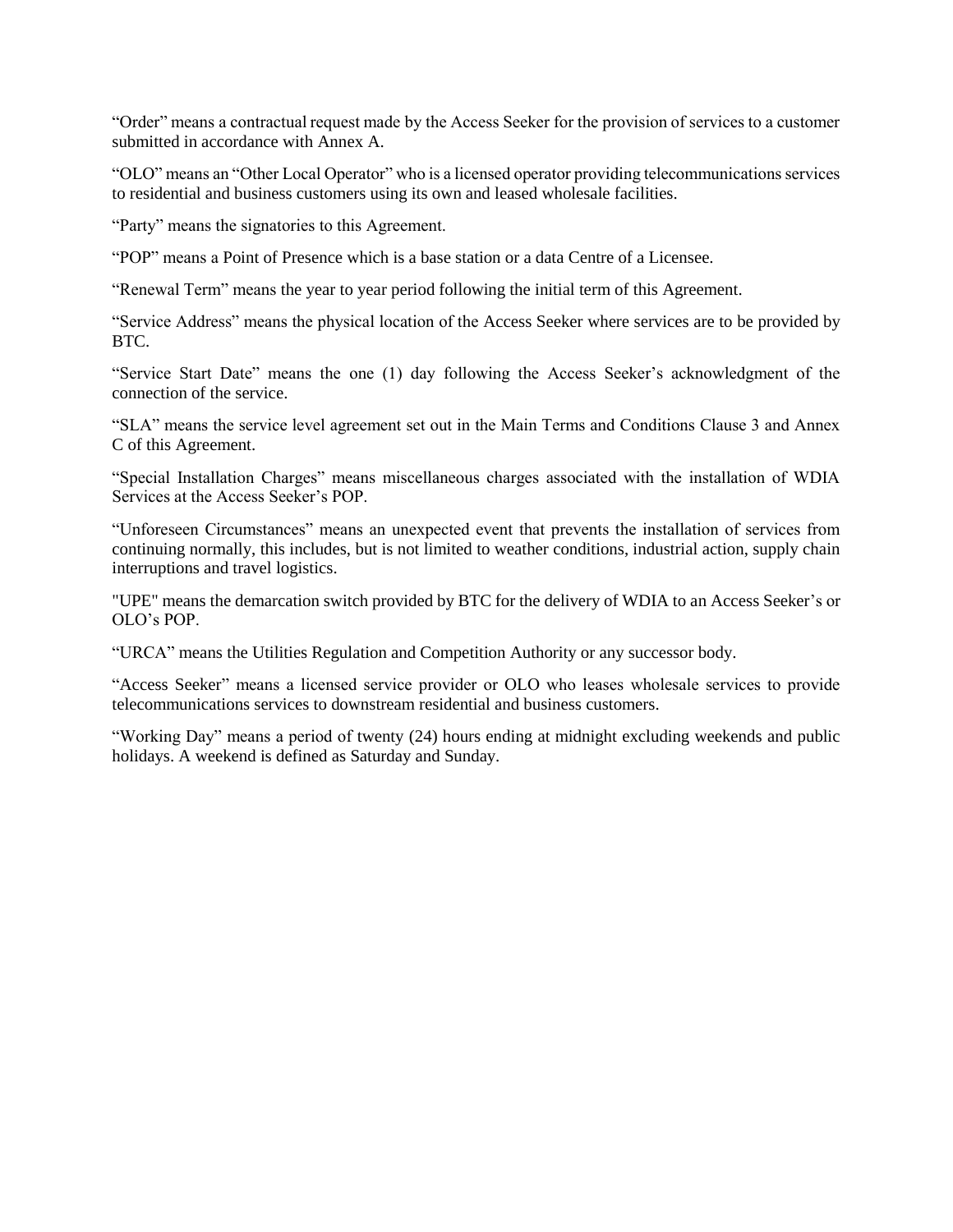#### **SCHEDULE 1**

#### **Contact Details**

#### **Schedule 1 - Contact details**

This schedule sets out the key contact people for the administration of the Dedicated Internet Access Services for both the Parties, with the following details:

#### **THE BAHAMAS TELECOMMUNICATIONS COMPANY**

Name Title Address Email address Telephone numbers (work fixed, mobile and after hours) Name and mobile phone number of deputy (for cases of holidays etc.)

Interconnection Manager Name **Title** Address Email address Telephone numbers (work fixed, mobile and after hours) Name and mobile phone number of deputy (for cases of holidays etc.)

Interconnections Manager Name Title Address Email address Telephone numbers (work fixed, mobile and after hours) Name and mobile phone number of deputy (for cases of holidays etc.)

Fault Contact Person Name **Title** Address Email address Telephone numbers (work fixed, mobile and after hours) Name and mobile phone number of deputy (for cases of holidays etc.)

Billing Representative Name Title Address Email address Telephone numbers (work fixed, mobile and after hours) Name and mobile phone number of deputy (for cases of holidays etc.)

#### **ACCESS SEEKER**

Name **Title**